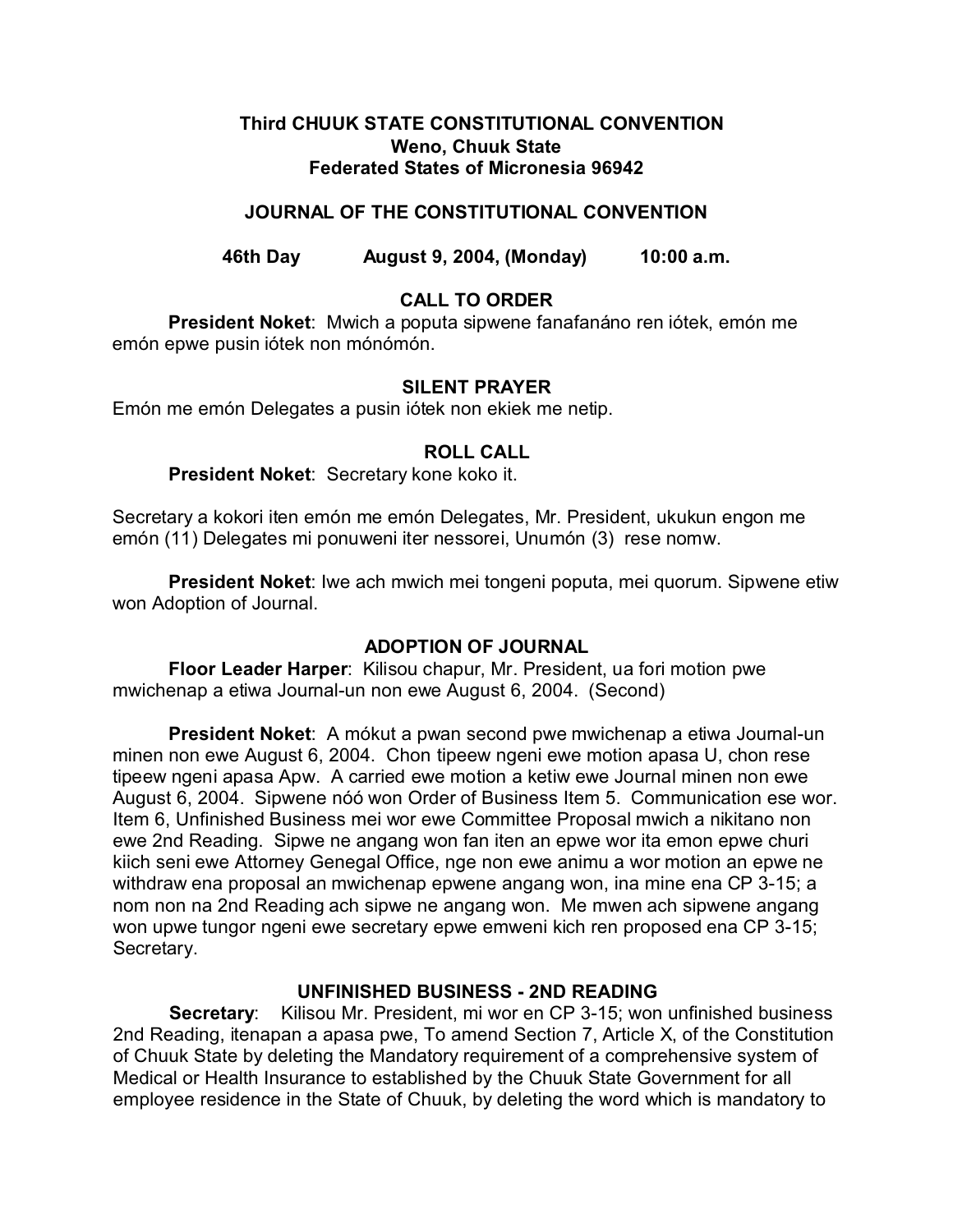read as follows.

**President Noket**: Iwe ewe proposal upwe tungor ngeni Floor Leader Harper.

**Floor Leader Harper**: Kose mochen sipwe mwo asoso.

**President Noket**: Floor Leader Harper.

**Floor Leader Harper**: Kilisou chapur President, are pwe usap pwal out of order lon ei fansoun, uwa fori motion pwe ewe CP No. 3-15; epwe ne mwo puan retable tori an epwe fatafatoch ekkewe information si mochen sipwe angei seni iokewe ururun aramas repwe feito, iwe sipwap puan angang sefan won. (Second).

**President Noket**: A mókut a puan second pwe ei Committee Proposal 3-15; epwe mwo table tori an epwe kokoto ewe sipwe kori an epwe emwenikich won ei Committee Proposal, second. Sipwe utut won, chon tipeew ngeni pwe ei CP 3-15; epwene table apasa U, chon rese tipeew ngeni apasa Apw. Ei CP 3-15; a witiwitino ika a table. Iei sipwe nomw won Order of Business No. 7, item 7, Committee Report, Upwe tungor ngeni Secretary an epwe emwenikich ren ena CR No. 3-21; CP 3-21;

# **STANDING COMMITTEE REPORT**

**Secretary**: Mr. President, mi wor ena Standing Committee Report No. 3-21; seni ewe Committee won General Provisions fan iten CP No. 3-21; porausan meinisin ina mi attached won ena bill ren ena Committee Report. Kilisou.

**President Noket**: Floor Leader Harper.

**Floor Leader Harper**: Kilisou President, uwa fori motion pwe convention a pass-ni Committee Report No. 3-21; in reference ngeni Delegate Proposal No. 79; me 3-21; (Second).

# **FIRST READING ON COMMITTEE PROPOSALS**

**President Noket**: A mókut a puan second pwe mwichenap a etiwa ekkei sipwe ne porausono - discussion won. Iei fansoun discussion won ena Committee Proposal.

**Floor Leader Harper**: Kilisou chapur ngonuk Mr. President, upwe pual ii kan amusomus are epwe pual niwinsefal kapas eis sia fen piin akais lon ekkewe fitu ran a lo. Alongolong won ei mochen - mochenin chon ei fonu Etten, ar repwene winiti eu Municipal Government. Meni lein epwe koon ititoch me kinamwe angangan are fen puan mecheres angangan. Ach sipwe passni ei Proposal, ika sipwe ngeni chok Legislature epwe fori lon alluk, iwe iir repwap ma pusin awora eu ar referendum ika ra mochen imulo are resap alongolong won maa met alluk epwe ura. Ika sipwe passni ei Proposal pwe unusen chon Chuuk repwe puan utut won. Met ifan nonomun akiekin ei convention.

**President Noket**: Mi puan wor discussion me nukun, ika mefien mwich. Keiuo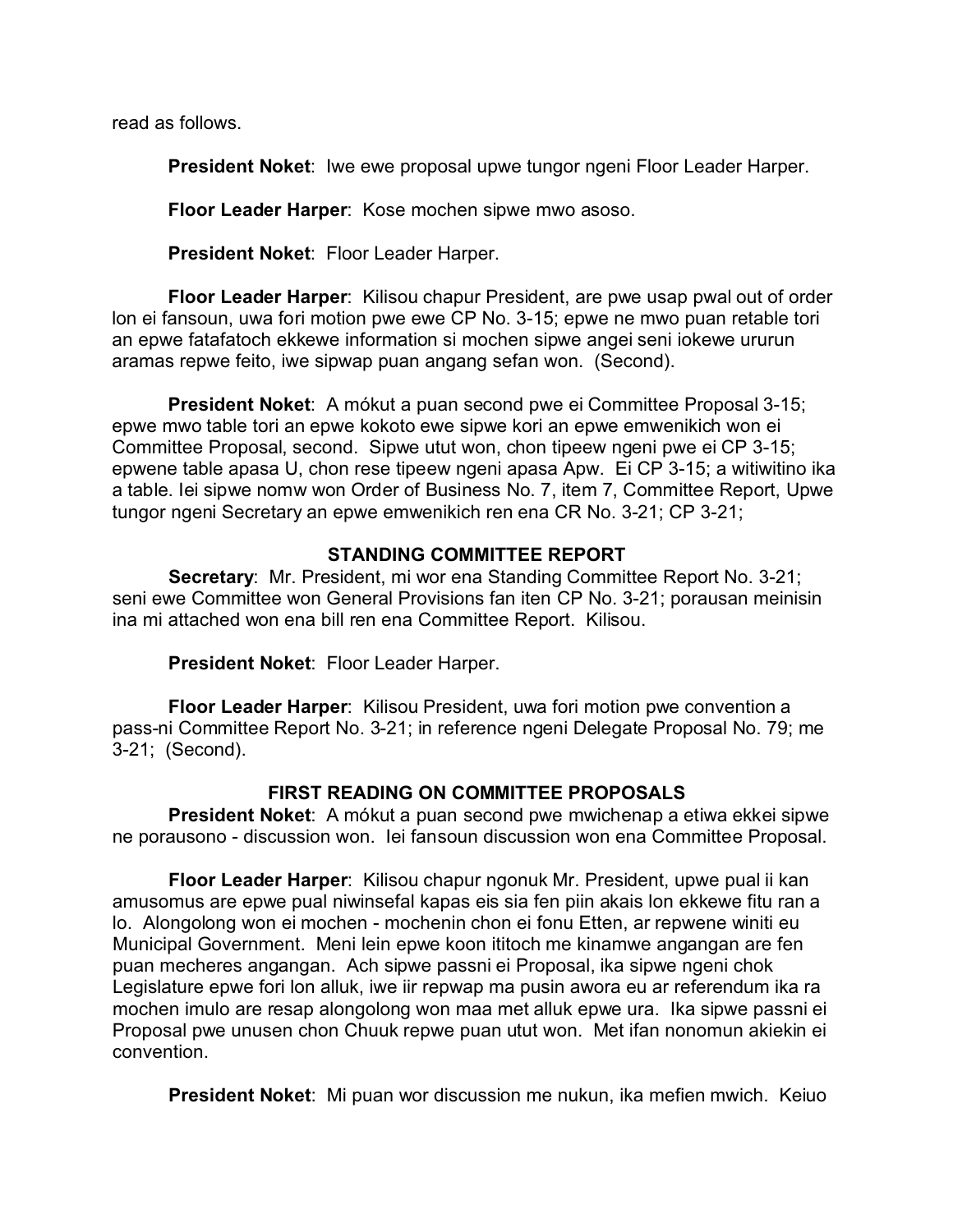William.

**Delegate Keiuo William**: Ewer kinisou chapur Mr. President, ngang ita upwe chok kapas eis ngeni ekkewe chon nóó hearing ngeni ei fonu - fonu Tonoas me fonu Etten, ika ion epwe tongeni anisiei won. Ika met ar rongorong seni aramasen ei - ekkei ruu fonu. Ika ra mochen repwene keimufesen ika re mochen repwe eu chok.

## **President Noket**: Chairman Stephen.

**Chairman Stephen**: Kinisou chapur Mr. President, kinisou ren ai we colleague ren ekkewe kapas eis. Uwa ekengingi chon ewe fonu, Etten iwe ra ii mochen eu municipal. Ra mochen imuno, mi pung pwe mi weires ei mettoch fan iten Etten, ir mi express-ni ar history won ar ei movement. A pinon tetenin nour kewe leaders ra no by means of Legislative action ika process, nge ese tongeni pwonuta. For some reasons, iwe non ar ei ra ita sotuni ngeni ei fansoun a wor ei convention, iwe ma ina ena question a meen auchea, Floor mi pusin post. How would we go around mandating Etten to become a municipality. Through by means of this convention. Iwe chon Chuuk repwe utut won, ika ma a become ei proposed amendment, a puan ma nóó ngeni aramas repwe utut won, ratify-ni. Nge mi chok auchea ach sipwe sinei pwe a eu wesewesen perfect wish of the people of Etten pwe ra mochen - ina ii epwe over 75% ra mochen repwene eu municipality. Mi wor puan ma ii ekewe reservations ir mi express-ni ar nuokusun chok an esap fen tongeni pusin tufich ne pusin ómókutu fonuer nan kukun. Epwe fen encounter-ni ekkoch osukosuk, political problem, epwe fen ataeno ekkoch auchean nefiner, mi chok kinefengen pun iir chok eu, ir mi chok interrelated. Ina ekkewe fears ir mi express-ni, ina epwe ii over 60% to 75% ra meen menei ar repwene ma satuni ei mettoch. Nge ina ena question Floor mi wata, ren ion epwe finata ir chok ika, fen chon Tonoas fengen unus ika, pun Etten eu chok village of Tonoas. Eu chok sub-region lon eu ekkan Kuu, nge it's part of enan Iongku, Nukuno, Sapun, Etten, Chuun. Nge pokiten echok ma isolate by watter, re mochen repwe identify as municipality, puan entitle to their own local affairs, usun met sia kan kakapasan. Pun nupwen ma repwene imuno ra puan maa pusin elect their won official me metekan. Kinisou chapur puan ina chok ukukun ai upwe anisi ei mettoch. Puan ngang puan won inisin ua meen ani osukosukan.

**President Noket**: Delegate Keiuo a ponu om na kapas eis?

**Delegate William, K**.: Kinisou chapur President, a ponu ewe ekis, nge ena chok ititin ren Tonoas, ifan mefien chon Tonoas. Pokiten ita ma iir branches of Dublon, iwe si mochen sinei ifan ngingin chon Tonoas, ika ir mi chok puan tideup ngeni chon Etten.

**President Noket**: Me mwen ach sipwe porausono won ei sipwe mwo ekis asoso.

# **Mwich a asoso, a puan popusefanita.**

**President Noket**: Mwich a puan poputasefan. Chairman Sitan.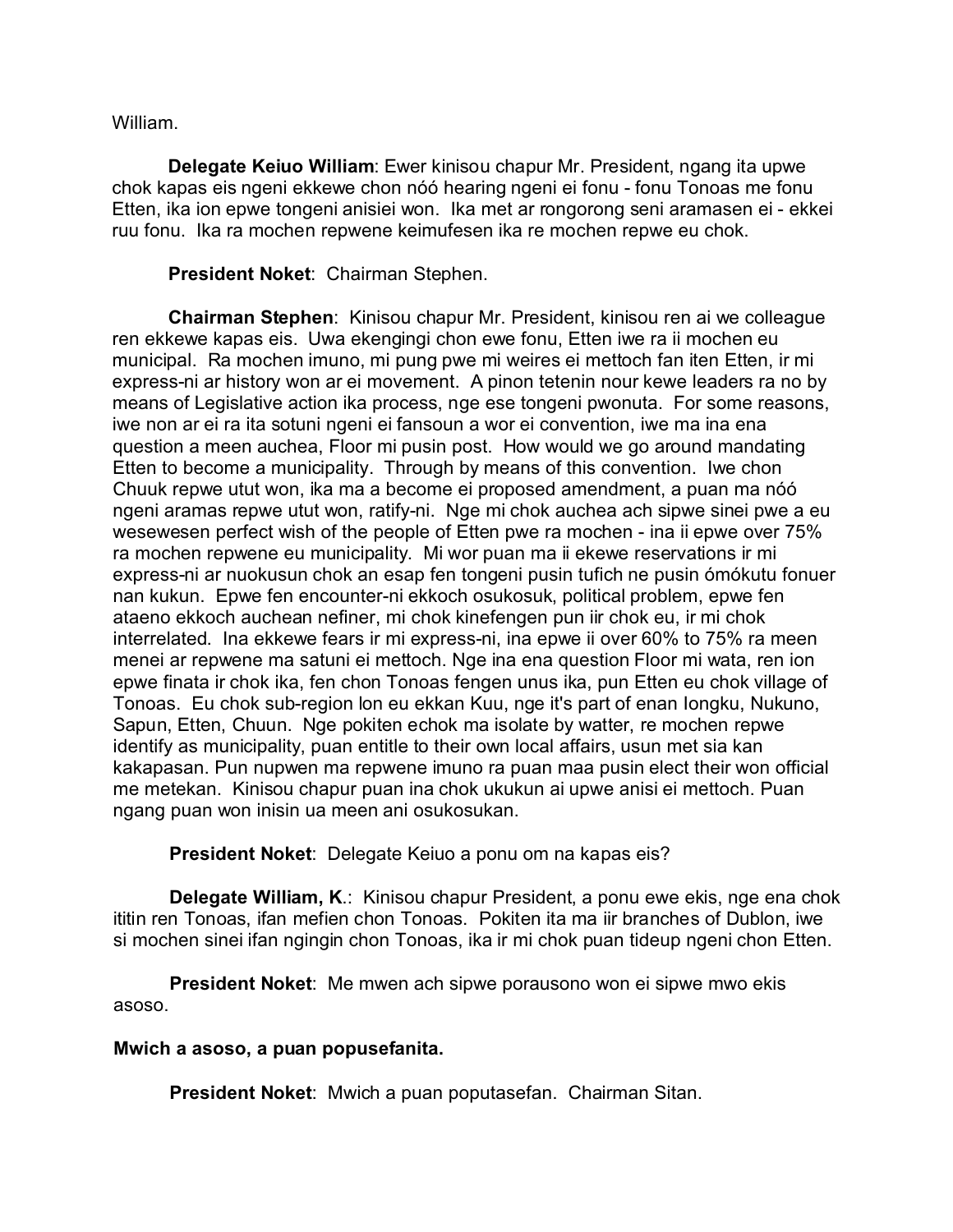**Chairman Sitan**: Kilisou Mr. President, ngang mi wor ekis ai problem ren ei procedure. Pokiten are pwe ekkewe ekkoch municipality mwaan rekó admitted through ewe procedure a fen afat seni Legislature, nge ei epwe sókónó, iwe pual eu, mi fen possible epwe ninino are e tóó ngeni aramas repwe útút won. Ach weweiti me luku ena idea ren epwe wor ar affairs, municipal affairs repwe control-uni bottom line puan moni chok. Are ekkoch ekkan municipal repwe nengeni pwe epwe kúkúnunó nour moni, repwe kill-ini, Kilisou.

# **President Noket**: Chairman Mori,

**Chairman Mori**: Ai nuku met mi etto seni ekkewe aramas me non Etten, mi pwano non echo nour petition ngeni ach ei convention. Fan iten an epwe tonong fonuer we an epwe winiti eu Municipality. Ewe petition mi pochokun, ewer ngang mi puan weweiti pwe there are puan other means ar repwe tongeni ar repwe tongeni tonong non eu ena status ar repwe eu municipality. Fono, Piis-paneu, me puan iokewe, they went through that process. The people of Etten choose this means an epwe tonong iter ar repwe winiti eu Municipality. Ewe petition ir ra makkei, ra makkei iter won, iter non, an epwe ngeni ach ei convention ach sipwe consider-ini. Nge ika sipwe chok nikitano, iwe ma neman epwene sopongaw. Nge mi pwanó through petition an ekkewe aramas siongaw non nour we petition, are epwe considered an epwe tongeni wor rer ewe pochokun ar repwe tongeni eu Municipality. In the means of ew Constitutional amendment, epwe mut ngeni aramasen Chuuk ar repwe uttut won, ai nuku sipwe honor-uni met an ekkewe aramas request. Pun it is the status ar ewe mochen. Epwe wor ekkoch position ai nuku feen seni ewe Tonoas proper, apposition epwe wor me ikkena.

Nge the people are crying out pun ir ra mochen an repwe wor economy, repwe ir repwe ew Municipal, repwe pusin handle-uni ar affairs. Iwe with their petition, ai nuku sipwe ekkiekoch, sipwe consider-uni pun it's an other means of getting ngeni met ar uwe mochen. Ewer ma ewe legislative process a men pual fen naman mochomoch, men nge ir the people choose pun through a Convention Constitutional Amendment non ew convention epwe ina ar una channel ar repwe atoura ar na mochen, kinisou Mr. President.

# **President Noket**: Chairman Sitan,

**Chairman Sitan**: Mr. President, ngang ipwe afatata pwe ngang imi mochen chon Etten repwe imula, nge ei process ue follow-ni ai luku epwe pual wor legal implication mwach kan, are pwe chon Chuuk re ura pwe apw, Etten esap tongeni ew municipality. Iwe Legislature a fori, mei possible epwe challenge, pwe esap fer fis met ei chon Etten re fori, ai ma mefi pwe mecheres ngeni met ei re mochen through the Legislative process. Nge epwe ngeni Chuuk unus, ren 50 ika 2,000 voters verses fitemon chok ai luku ina ena e easey, kilisou.

**President Noket**: Floor Leader Harper,

**Floor Leader Harper**: Kilisou Mr. President, ese chiwen ii wor mefiei won na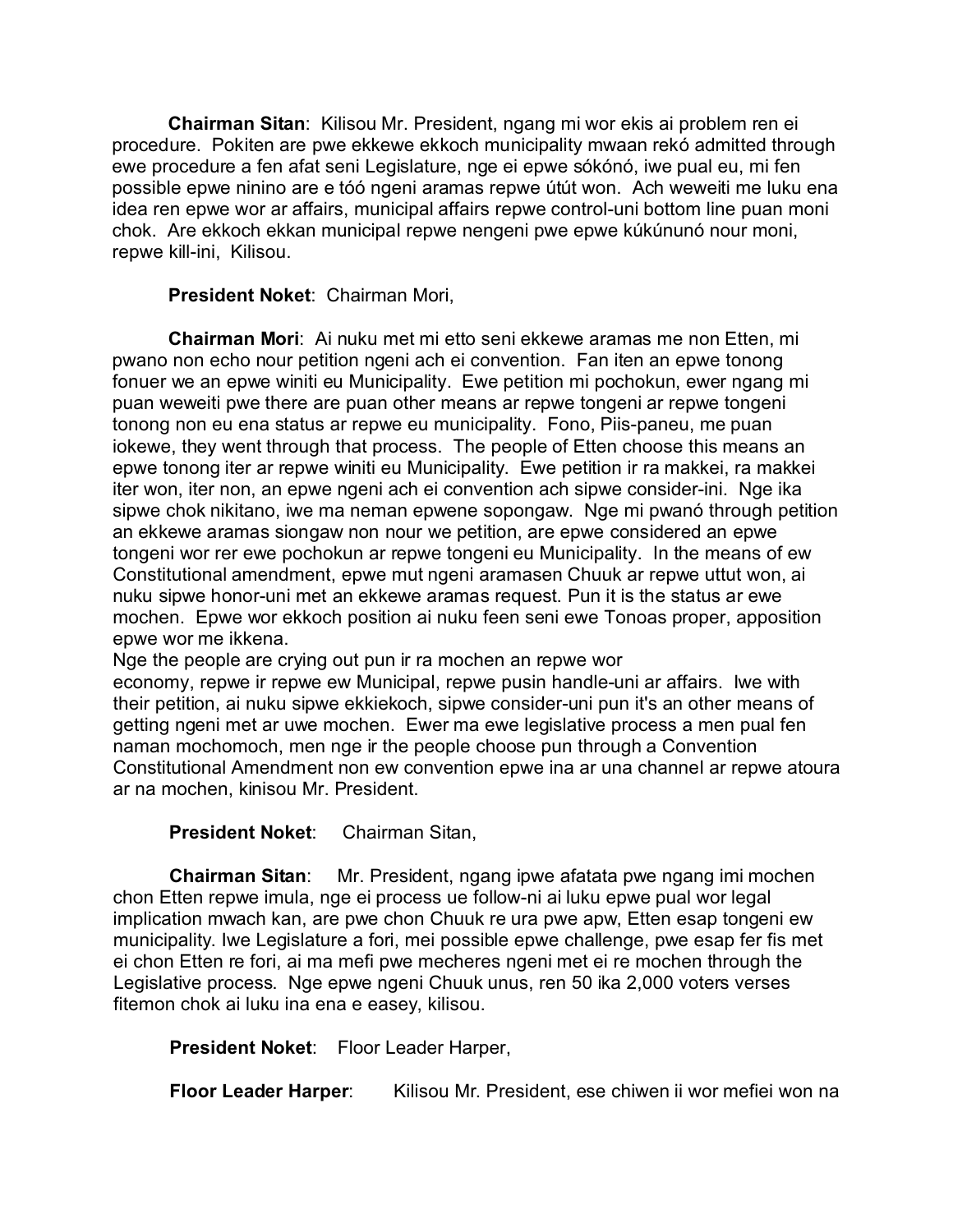report, nge ichok mochen ipwe kapas eis. Pwata ese complete ei report, usun ese wor second page, ese wor signature won, are ien chok ika?

### **Mwich a asoso, mwich a pual niwin sefan**.

**President Noket:** lei kich mei nom won na Committee Report 3-21; Floor Leader Harper,

**Floor Leader Harper**: Kilisou Mr. President, ai luku ii a wor weweoch ren ei Committee Report, ika esapw wor tipengaw, uwa aukatiw poraus won na report.

**President Noket:** A mókut apual second pwe a kaukutiw anini won ei Committee Report, chon tipeew ngeni ewe motion apasa U, chon rese tipew ngeni apasa APW, a ukutiw anini won ewe report, iei sipwe ne vote won. Chon tipeew ngeni pwe mwichenap a etiwa CR 3-21; apasa UU, chon rese tipeew apasa APW, a carry ewe motion, a pass ewe CR 3-21; Iei sipwene nom won 1st reading calendar, sipwe angei ena mesen A. CP 3-07;CD1 oupwe angei noumi kena.

### **Mwich a mo asoso, mwich a pual niwin sefan**.

### **FIRST READING**

**President Noket**: Sipwe tingor ngeni ewe secretary epwe emwenikich ren itenapen ena CP 3-07;CD1.

**Secretary**: Mr. President CP 3-07; CD1 itenap a apasa pwe, Amend Section 4 and 6 of Article VII, of the Constitution of Chuuk State by amending certain sections regarting limitation on the alteration of the annual budget and the operation and the infrastructure funds allocations to read as follows.

**President Noket**: Floor Leader Harper,

**Floor Leader Harper**: Ia fori motion pwe conventon a passini won aewin anea CP 3-07; CD1.

**President Noket**: A mókut a puan second pwe mwich a etiwa CP 3-07;CD1, iei atun discussion won na proposal, Chairman Sitan.

**Chariman Sitan**: Mr. President, ia fori motion pwe ach rules ren written amendment epwe suspended. Omusala ipwe withdraw-ni ai we motion. Mei wor ew floor amendment Mr. President, floor amendment epwe pass out.

**President Noket**: Mei wor ew amendment mei nomw nefinach, nge secretary mei wor ewe copyin na written amendment, mei wor remi meinisin? Chairman Sitan,

**Chairman Sitan**: Mr. President, ia fori motion pwe mwich a etiwa floor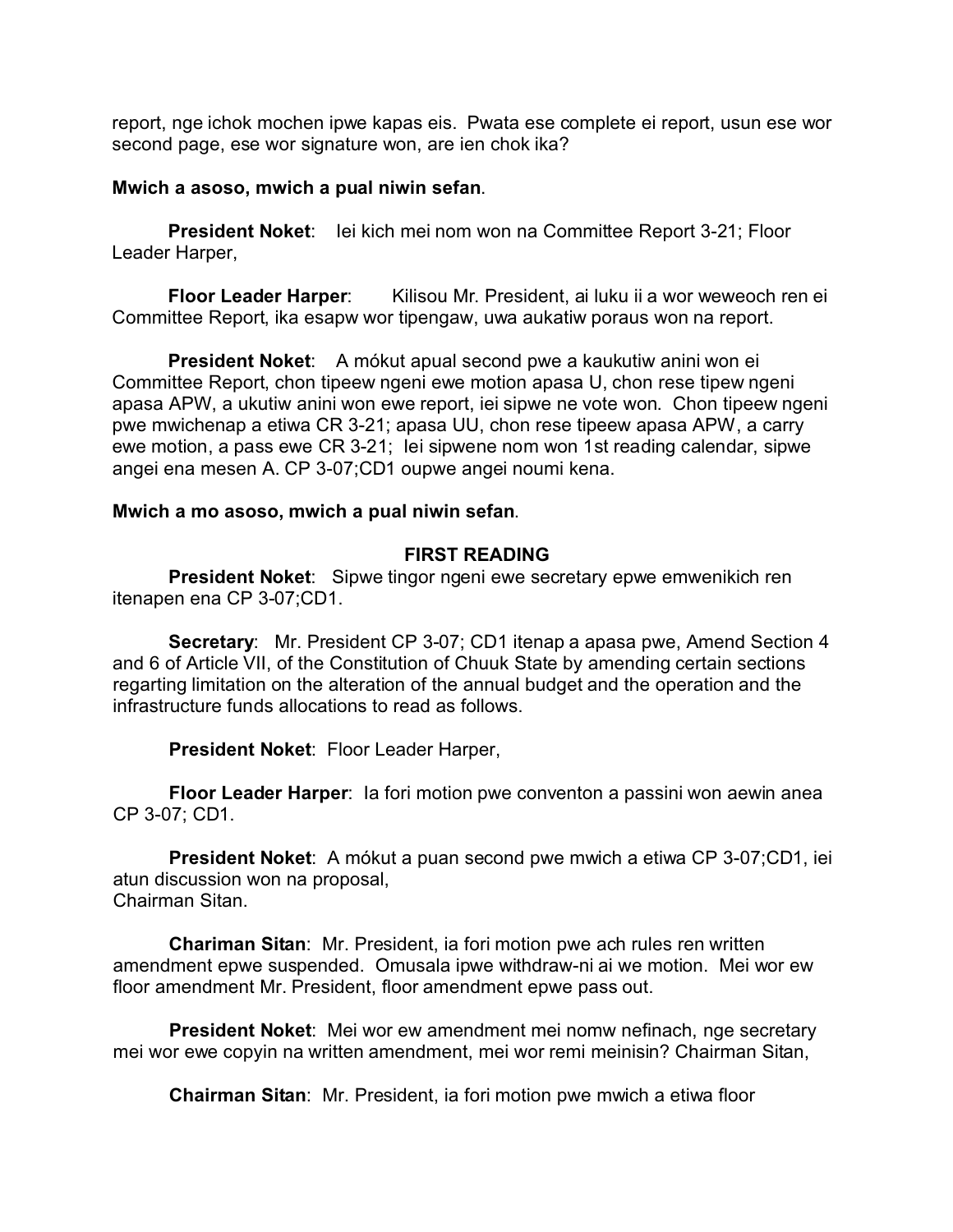amendment, ina mi pass out ngeni members.

**President Noket**: A mókut a puan second pwe mwich epwe etiwa ewe amendment ngeni ena proposal ina mi mak amendment 3-07;CD2, Chon tipeew ngeni ewe motion, iei fansoun sipwe poraus won ewe motion ika met, Floor Leader Harper,

## **Mwich a asoso, mwich a pual poputa sefan.**

**President Noket**: Sóposóponó discussion won ei amendment. Chairman Sitan,

**Chairman Sitan**: Mr. President, colleagues mei och ipwe awewei ekkei amendment ekkewe mi bolded, line 13, 17,18, met mei nom lon ewe Chuulap e kapasen 8% of the operation fund, ei akkasiwil e ura 8% lon resricted available operation funds, ach ma weweiti meaning, all money ese year mark for anything, awewe ren compact II, mi year mark lon ekkewe sectors, efan mi available for operation epwe pual nóó ngeni municipality 8%. Aruwen amendment won line 17, echok affata epwe ifan usun kinikinin en infrastructure funds under Compact II, mwan ekan base won Municipalities 60/40, ei ekkesiwin met ei an municipal, ewe 40 epwe allocated by regions ekkewe 5 regions in Chuuk State, are a allocated iwe epwe pual allocated won by region, base on 50/50. Iwe pual sóposópon won ren ekkewe minen mwan, wewen pwe eu chok epwe chok chu ngeni ekkewe region if there is a plan nge ese wor plan iwe ese wor ma naur non ewe, ina na amendment Mr. President, kilisou.

**President Noket**: Sóposóponó discussion won ewe amendment. Floor Leader Harper.

**Floor Leader Harper**: Kilisou chapur Mr. President, ngang upwe pwarata ai elletin support-uni ekkewe ekkesiwin alongolong won ekkewe wewe a men fatafatoch a tou seni Chairman Sitan, ia fokkun anean pwe amo ion mi pual ani ekis tipwemwaramwar, amo epwe ne fokkun pual lukuluk lon ekkewe akkesiwin sipwe etiwa.

**President Noket**: Del. William

**Delegate William, K**: Ewer Kinisou chapur Mr. President, iwe chok ai we concern non ewe asoso. Fan iten line 17, ai uwa nenengeni ititin na nikinik epwe ne ekis kukun ngeni ekkewe mi ekis wate nenian. Ina ew chok ai ekis weires, pwe epwe kukun ngeni neniem kei, neniach kei mei wate. An ach sipwe ne chok taitap 50/50 percent use nuku pwe ach uwe population mi chok taitap ngeni ekkoch kukunun fonu, small islands. Ina pwata ngang mi chok fiti ewe etiwon mwo chok akomw ewe 70/30, pokiten e base won ina ukukun wesewesen kunach ren nonomun fonuwach kei. Ina ew chok mefiei ai upwe wata fan mesach ach sipwe sinei pun ngang mi ekis weires fan iten ei ekkesiwin a chok taitap Weno ngeni ew ekkewe Mochunok mi chok kukun. Ei uchok ani awewe, kinisou Mr. President.

**President Noket**: Chairman Nifon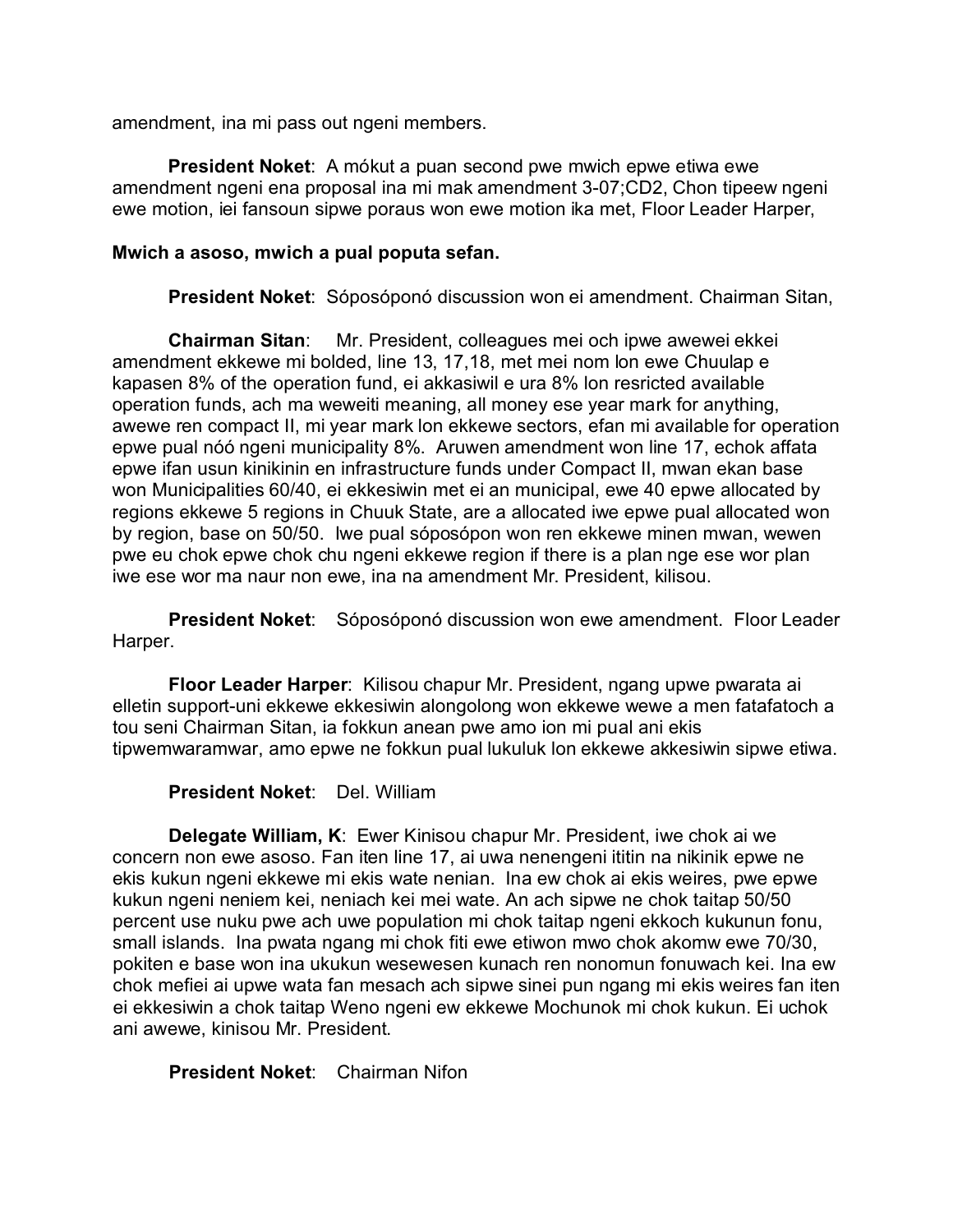**Chairman Nifon**: Kinisou Mr. President, ngang mi puan fiti an ai we colleague won an en memef. Ita ngang uchok puan mochen tingor ngeni ewe introducer ika epwe mwar mwo puan afata ochuwei won en region and population, regional and population. Ach weweiti pwe ma mi wor 5 region non Chuuk, iwe en 50% epwe inet won ekkewe 5 region?

# **President Noket**: Chairman Sitan

**Chairman Sitan**: Kapas awewe, ipwe clearini, ren met simi silei iei ren en infrastructure nomw. Iwe ekan CIP, simi silei pwe wewen maa 9 million. Ita ei proposal awewe ita 50% of ena epwe kinikin won ekkewe 5 region, 4.5 iwe 50% ewe 45 epwe kinikin won, base won population. Ina ai na anapanapan, ise silei ika mei fat, wewen ma ekkewe 5 regions wewen each region will get 4.5 roughly ma sipwe chok era ma 800,000 infrastructure funds. Iwe the other 4.5 epwe pual allocated won ekkewe region nge epwe use formula won population are e chomong chon ew region, iwe epwe wate nour, esap pual by municipality.

**President Noket**: Chairman Nifon,

**Chairman Nifon**: Kinisou Mr. President, omusano tipis nge, ika ita 9 million iwe 4.5 epwe inet won ekkewe 5 region, 4.5 epwe inet ónongonong won population.

**President Noket**: Chairman Sitan,

**Chairman Sitan**: Mei mwan ai we awewe, mei confuse, pwe ewe 60% remain with the State, noun State. Nge iei ipele use 10 million pwe epwe mecheres ne aweweni, wewen ma 6 million epwe nóó ngeni State an infrastructure. Iwe 4 million epwe kilikin won ekkewe 5 region, ewe 50% of ewe 4 million, sipwe ura chok ma 2 million epwe inet won ekkewe 5 regions, 2 million epwe inet won base won chóchón ew me ew ekkewe region.

**President Noket**: Chairman Nifon,

**Chairman Nifon**: Wewen non ei proposal ei proposal e oturau ekkewe municipalities me non ewe moni. Epwe wor epwe noun ekkewe region, nge esap chiwen noun ekkewe municipalities. Ew me ew municipalities non ew me ew ekkewe 5 regions repwene pusin fori fengeni nounoun nour kewe moni.

# **President Noket**: Chairman Stephen

**Chairman Stephen**: Ewor ai kapas eis ngeni ewe proponent ren enan emphasis won region verses municipalities. How would you quarter that their distribution won nour kewe municipalities without a legal iei ke emphasis-ini regional, a nóó ngeni ew region ifan ena administrative entity non ekkewe region repwe distribute equally on the same region, in the absence of such, regional code and code administration.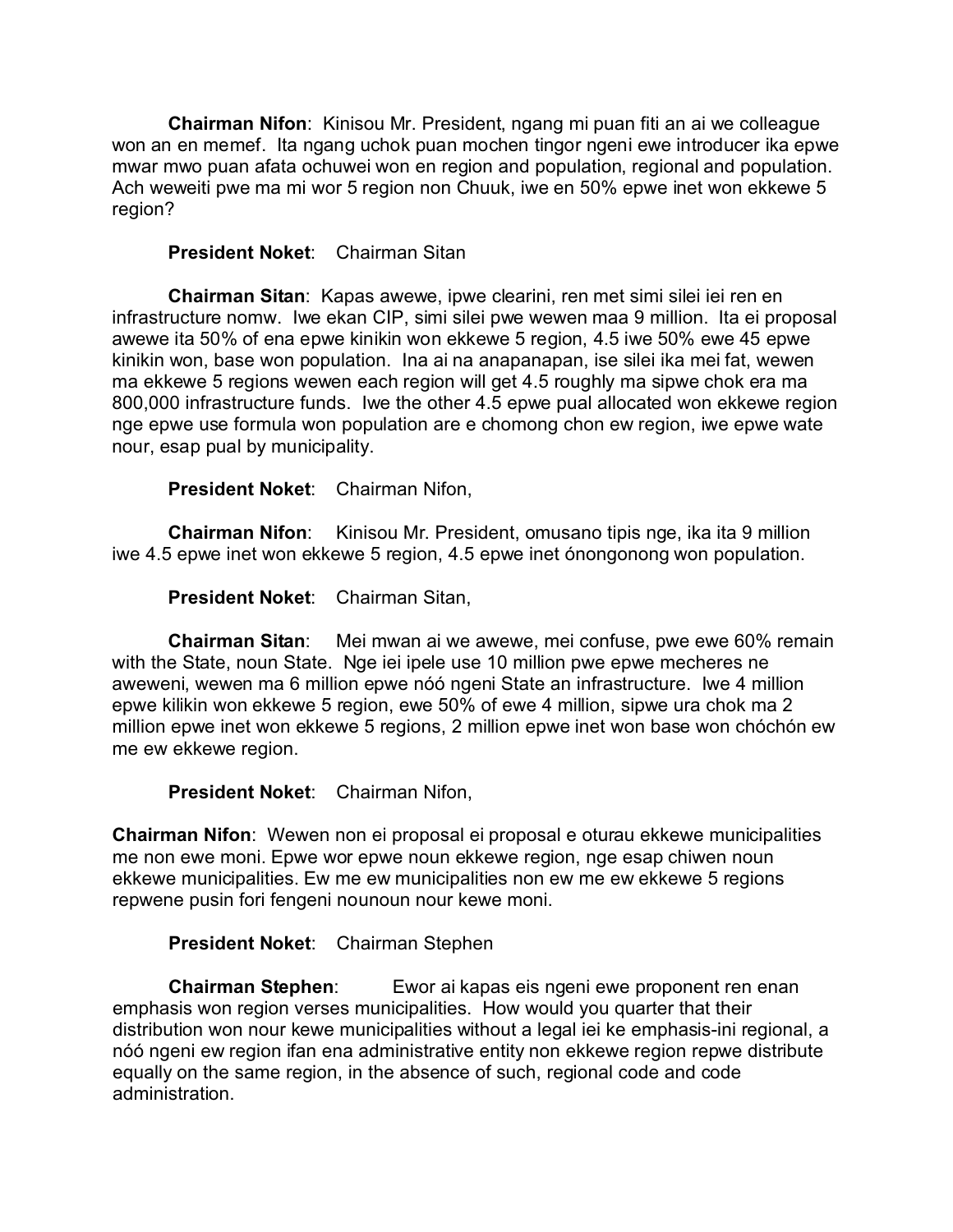## **President Noket**: Chairman Sitan

**Chairman Sitan**: Mr. President, ipwe wesen aweweochu met popun ii change seni municipal ngeni region, aewin ei moni iei, mi kukkun seni nomw. P Pual ai luku are si go on municipality, ekkewe municipal mi kukun are eke inet on any formula. Iwe ese net ika ese mwo nge tori ika esap fit into plan are akkewin JEMGO, ai weweiti GEMGO repwe chok katon project mei wate. Nge ekkan small one ese fit, for example ma ach alapalap, ika pwe epwe tufich awewe ren ew region ren sipwe ura chok ren Southern Namoneas. Lon ew year Uman a nauni ewe senis, repwe fori och project mei meaningfull by the following year, Tonoas are pual meni, ina na intention pwe ese naf en moni. Iwe epwe pual namot met porjcet mi fer namot ngeni ekkewe region. Use silei ika mi ponu omw na kapas eis.

**President Noket**: Mi ponu ewe kapas eis, Chairman Mori.

**Chairman Mori**: Kinisou Mr. President ika a much an Chairman Stephen kapas eis. Iwe ngang upwe puan eis ai. Ekkewe awewe ewe introducer e minanong won ei amendment, on top of the proposed amendment, ngang use wesewesen weweiti, what are the implications ren ekkei 50 by region and by population. Ita an we awewei wewen nge epwe kapasen ewe 60%, ien e ura - ika sipwe nengeni sefani ewe original proposed amendment met mi menitiw, iei e ura Senatorial Regions poputa won line 13. Senatorial regions for infrastructure for development project at least 40% of ena epwe infrastructure may be allocated. Iwe an - senatorial region ina - iei ei 50/50, division e fosun. What about the 60%, ewe an State. Iwe ngang upwe puan chok ekis refer back ngeni ewe inetin monien FSM, ai nuku ewe division ren monien FSM ren ekkewe Ruanu (4) State 70/30 ika esap ina. Iwe met an Chuuk osukosuk, they claim - Chuuk e claim-ni nge its being deceived ika ren an ese naf monian. Pun ekon watte ngeni chok fen Yap me Kosrae the smallest States. Iwe en outcry ngang upwe kuna ekkena watten region epwe wor ena outcry merer an epwene unfair ngenir ren ewe division ren ena 50/50. Wewen nge ei division an FSM me puan metei kich mi nomw - ikei mi puan - mi wor ena outcry seni ekkena large municipalities. Pun re ura ir mi undermine ren inetin foufoun moni. But when it comes to this 50/50, what are the impact epwe ifan ukunun usun impact ren ei 50/50 cut. Ai upwe picture-ni chok non mokurei usun ai nuku, I need time ai upwe nengeni ifan usun en numbers epwe brake down won. Puan what kind of problems epwe created seni ei. I still have - I still need some time ai upwe nenengenochu mwen ai upwe tongeni make any decision on this. Because this is something very drastic, and ena impact epwe wesewesen watte. We need time to look at this and think carefully. Ika epwe ifan usun puan ekkoch solution ngeni en 50/50 cut.

**President Noket**: Floor Leader Harper.

**Floor Leader Harper**: Kilisou Mr. President, upwe omusomus ren ach sia pual poraus sefan. Upwe puan chok maii watta ekkoch memef lon ei fansoun. Aewin ren metewe Chairman Stephen, e poraus won. Ren nonomun ekkewe so called Senatorial Region, ika mi wor ar authority are metekan, nge usun nge ese mwo created by law ika ese afatafat ifan pochokun e nonom lon ekkewe region. Usun eu me eu municipalities.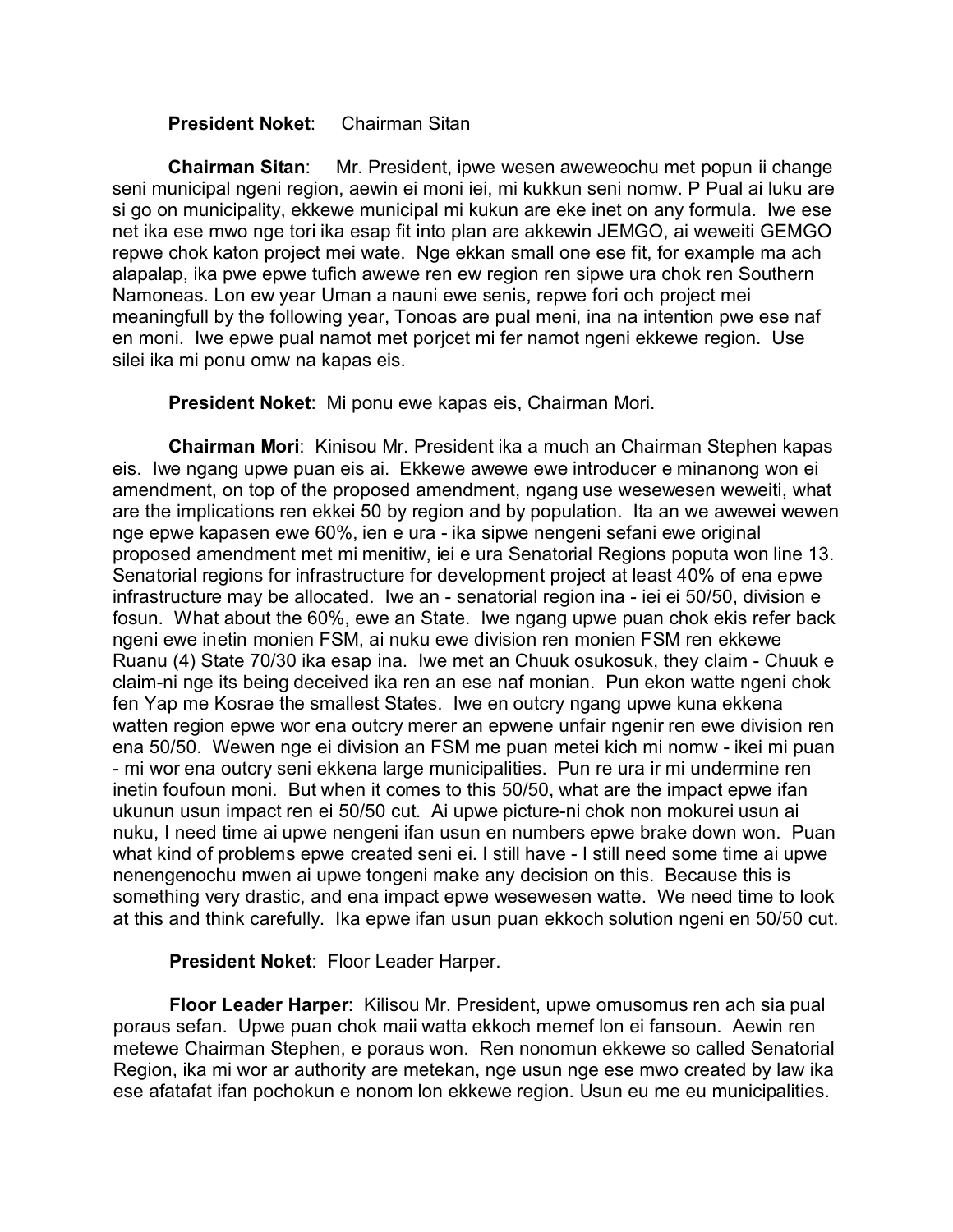Iwe nge ai luku ren ena ii kich mi tongeni atawei. Ren ach sipwe chok walong ekesiwin lon ei proposal ach sipwe ura ekkewe moni epwe nóó ngeni ekkewe region, fan iten ekkewe Municipalities, within ekkewe region. Nge ew me ew ekkewe leadership lon ekkewe region repwe chufengen, iwe ra pungu nóunóun ewe moni. Iwe ra submit ngeni ewe State Plan, an epwe incorporated met fan iten ar kewe municipality within ar kewe pusin region. Iwe ren ei 50/50 percent division ngang use silei met sie ani osukosukan. Ai luku pwe nónó chok me ewe 70/30. For the past sipwe tongeni era pwe ewe 15 years, ai luku ika pwe mi pung pwe ekkewe big islands ir ma re enjoy lon ewe fansoun. Iwe nge ekewe smaller islands me smaller population ra cry out for so long. Pwe mi pual chommong ma ururun met sipwe fori, nge ese pual tawe ngenir. Iwe lon ii ach ma pual nenengeni, lon ewe 15 years lon ewe Compact I. Ika pwe mi pung me mi fen watte met e nóó ngeni ekkewe watten neni, me watten population. Nge pwata chok usun sise fen kuna namotan. Usun mi fen abuse, misused. Nge ekkewe neni mi kukun, mi fen pual kukun population, ewe mwo kukunun moni re angei nge usun sifen kuna namoten ekkewe moni. Iwe lon pual ach nenengeni ei division wewen nge sichok ekis akurusata ewe ineti pok, nge aniwinatiw ekis ewe population an epwe ma puan ekis fair. Nge ren ach sipwe koon ma concern ren watten neni me watten population, merei esap koon ina ena auchean ekiek ach sipwe develop-ni Chuuk. Pwe auchean ekiek ian epwe situated ian ekkewe Economic Development Project, ika Social Project an epwe awateno ika aeochuno unusen Chuuk. Ika pwe sipwe for project won popon mokuren emon me emon aramas. Iwe ina sipwe era pwe epwe unfair ngeni ekkewe leni mi watte aar population. Pwe esap tori fite aramas ar project an epwe uu won pusin popon mokurer. Nge met ei sipwe fori, sipwe kou project won leni me leni an epwe walong moni lon Chuuk pwe epwe esenipato watten moni ngeni unusen aramas lon Chuuk, pwe en economy lon Chuuk epwe ochuno. Iwe en living standard a pual tongeni ochuno, iwe lon an a ochulo ekkei meinisin iwe Chuuk unus as a whole a ochulo, a murinó, a watte moni, aramas ra kinamwe ese chiwen wor angang mi kirikiringaw pokiten unusen ei population ra enjoy ma ena ekis penefit are epwe ekis divided equally nouch kei moni. Ina mine ngang upwe fakkun ii tungor sisap pual koon ekieki ena eu formula, awewe mwo pual ren chok Weno, ikenai ei 60% ekan chok nono ngeni Weno. Iwe merei Weno, efen receive more share than any island in the chuuk State. Pwe met e angei seni lon wisan seni ewe 40%, a pual situated ekkei State project won pusin Weno, iwe merei ururun chon Weno, repwe ne ura pwe a iei fansoun ami ekekewe ouwa kon osupwang ren fite year oupwe ne mwan angei ekis epwe ne no ngeni kemi pwe epwe mwan naf metekenan oukan ekekieki. Awewe ren chok mwo ma Mochulok ikenai, eu chok ach project tori ikenai, ese wes nge a meen lamot a me auchea ngeni nonomun aramas, ach we kasoro lon Ta. Ikenai sia mochen improve-ni fan iten ma met kan ach future plan. Nge ese tongeni tawe fan iten ei nafangawen moni. Iwe ika pwe epwe ekis - iei ei ekis kokot sefanin moni, iwe sia luku pwe metakei ma watten project e fis lon Weno, ika pual ian epwene tongeni pual accommodated me lon fonuach kewe outer island. Ina mwo ika mi towaw, kukun, nge the need is there. Ina popun uwa tungor pwe amwo sipwene mwo mwar ma pual sotuni ei division 50/50 ren ei 15 or 20 are epwe pwonueta me lon ei amended compact. Kilisou chapur.

**President Noket**: Chairman Nifon.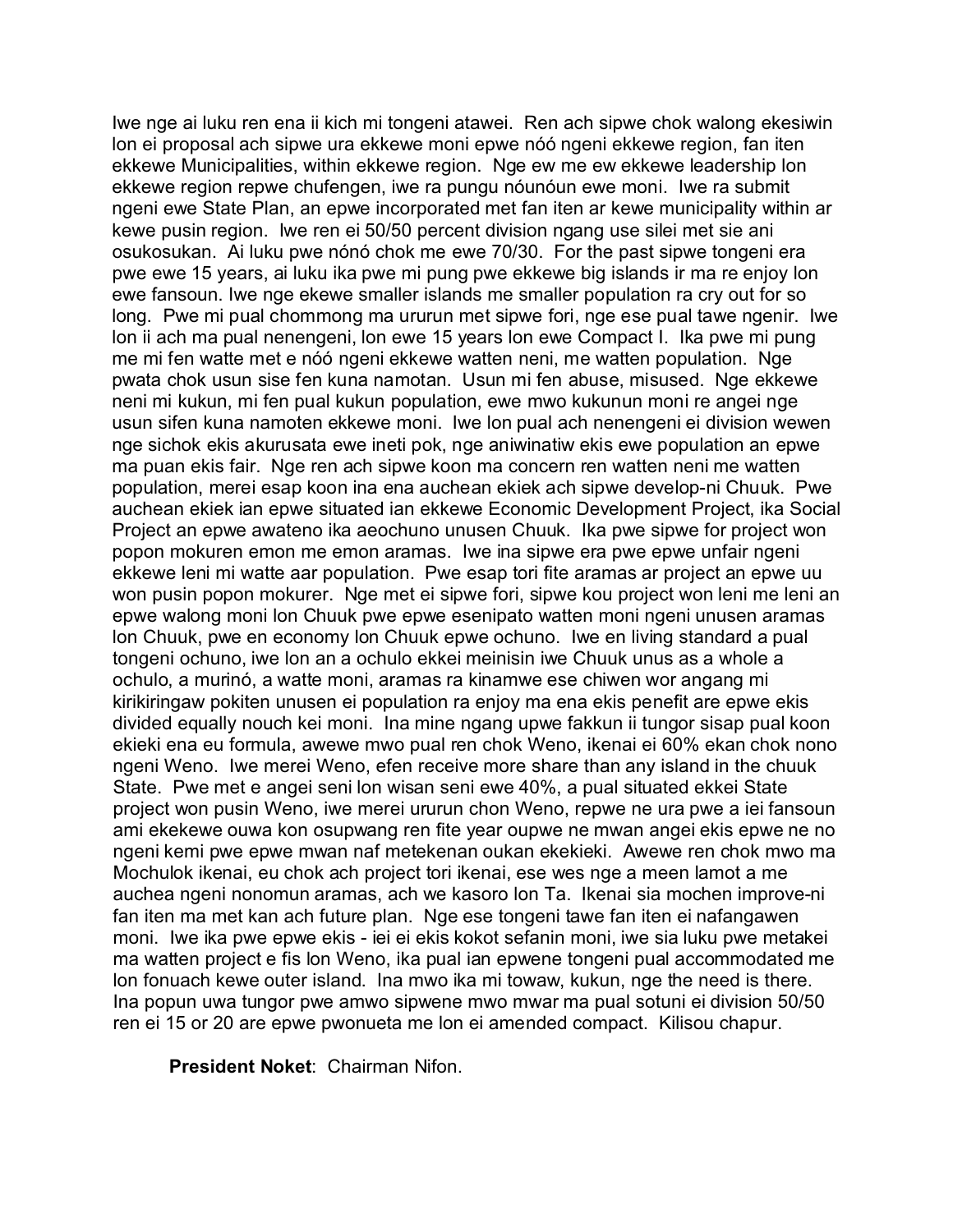**Chairman Nifon**: Kinisou chapur, President, ngang uwa meen puan tipeew puan fiti ekkewe mongúngú Floor Leader a wauu, mi pung pwe - mi ma ii pung pwe inetin ekkei moni ekan anongonong won foufoun aramas. Nge sane sipwe fotukatiw won mokuren emon me emon aramas. Nge mi puan pung non ei atun usun ita ai weweiti mi wor ewe proposed plan ren ach Executive Branch ren kokotun development ngeni ew me ew ekkei municipality lon Chuuk. Iwe ina pwata eni mi fen puan ii och ika sia mwar ma sotuni metei a ettiw non ei proposed amendment an epwe puan anisi, emwitirano development ngeni ekkewe fitu municipalities epwe mangngenir ewe kokot an State. Ewe state wide plan ren development. Ina popun Mr. Chairman, ika convention esap netipengaw ngang uwa fori motion pwe a koukutiw poraus won ei mettoch. (Second).

**President Noket**: A mókut a puan second pwe a koukutiw anini, mi pochokun ewe motion. Chon tipeew ngeni ewe motion pwe a koukutiw anini apasa U, chon rese tipeew ngeni apasa Apw. A koukutiw anini won ewe motion, iei fansoun sipwene utut won ewe amendment. Mwich epwe mwo ekis asoso mwen ach sipwe utut.

**Mwich a asoso, a puan poputasefan**.

**President Noket**: Mwen ach sipwe utut…..

**Chairman Mori**: Point of information.

**President Noket**: Metena omw na osupwang.

**Chairman Mori**: CD 3-07; CD2 it's not actually a CD2, esap draft two. This is a floor amendment of 2 - CD1- 3-07; CD1. It's only a floor amendment, iwe echok change-ni echo proposed amendment non ena CD1 line 20, I think. E poputa me won ena line 20 non ena CD1. Iwe a cross-unau and the changes effectuate murin ena line 20 non CD1. Iwe ai luku e mislabel an epwe nom won CD2, it's only a floor amendment.

**President Noket**: Kinisou, iwe sipwene vote won ewe amendment, chon tipeew ngeni pwe mwich a pass-ini CP amendment - ook amendment won CPNo. 3-07, ei amendment a winiti CD2, chon tipeew ngeni apasa U, chon rese tipeew ngeni apasa Apw. A pass ewe amendment ngeni ewe CD2. Sipwene soposopono won unusen ewe proposal.

**Floor Leader Harper**: Uwa fori motion lon ei fansoun pwe ewe rule e require-ini written amendment epwe mwo puan suspended. (Second).

**President Noket**: A mókut a puan second pwe ewe rule e require-ni written amendment epwe suspended. Floor Leader Harper, ka puan pusin second-ni omw we motion. Chon tipeew ngeni pwe ewe rule epwe ne suspend apasa U, chon rese tipeew ngeni apasa Apw. A carry ewe motion a suspended ewe rule. Floor Leader Harper.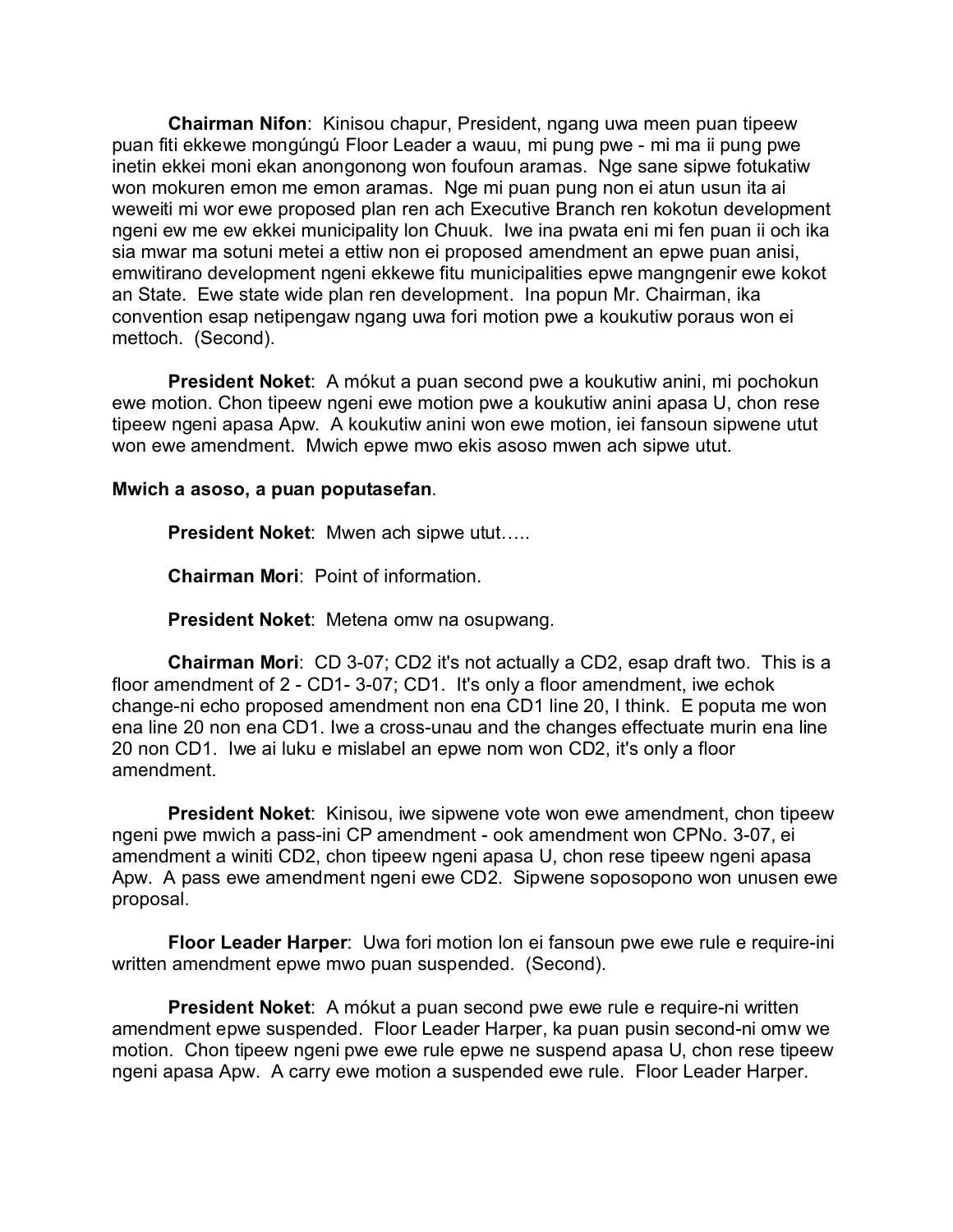**Floor Leader Harper**: Kilisou Mr. President, ren chok an epwe satisfy-ni met ewe ke mochen lon ewe fansoun asoso usap silei ika ngang mi weweiti met ewe ke aneanei. Line 17 ena era pwe the allocation of such fund, epwe tolong nefilen such me fund epwe tolong - the allocation such infrastructure fund. Iwe ma puan etiw won line 18, me murin ena kapas all ika epwe pual ititoch epwe tolong epwe ura pwe all regional allocations. A etiw won line 19, epwe tolong murin ena kapas Plan epwe ura all regional allocations shall be inaccordance to an approved plan by each regions leadership to be incorporated in the State of Infrastructure Plan, I so moved, Mr. President. (Second).

**President Noket**: Ese second ewe motion.

**Delegate Sirom**: Second.

**President Noket**: A mókut a puan second pwe epwe wor ekkena amendment orally a for eu amendment, epwe insertni ewe kapas regional nefinen ena kapas "such me fund" won line 17. Iwe lon line 18, met epwe tonong.

**Floor Leader Harper**: murin ena kapas all regional - nefilen all me allocations.

**President Noket**: Epwe puan pacholong ena regional nefilen all me allocations epwe all regional allocations shall be inaccordance to an approved plan, iwe a insert ekkei kapas by each leadership …..

**Floor Leader Harper**: by each lealdership.

**President Noket**: leadership.

**Floor Leader Harper**: Epwe ma incorporated epwe approved by.

**President Noket**: Epwe iei usun, omusano. Insert ei kapas murin ena approved plan epwe insert ekkei kapas by each leadership regions - by each regions leadership, iwe a sóposóponó to be incorporated in the state of Infrastructure Plan. By each region's Leadership to be incorporated in the State of Infrastructure Plan. Ami mi clear ena amendment. Iei fansoun discussion won ewe amendment. Ika ese wor discussion won ewe proposed amendment mi ku quorum iei, sipwe uti Tony pwe epwe fitikich ne vote. Sipwe mwo asoso.

### **Mwich a asoso, a puan popusefanita.**

**President Noket:** Chon tipeew ngeni pwe mwich a etiwa ewe amendment uwa fen aneanauu, apasa U, chon rese tipeew ngeni apasa Apw. Ewe amendment a pwonueta. Iei fansoun sipwene angang won unusen ewe proposal.

**Floor Leader Harper**: Usap silei ika mi chok chiwen pual wor ma an ion me ion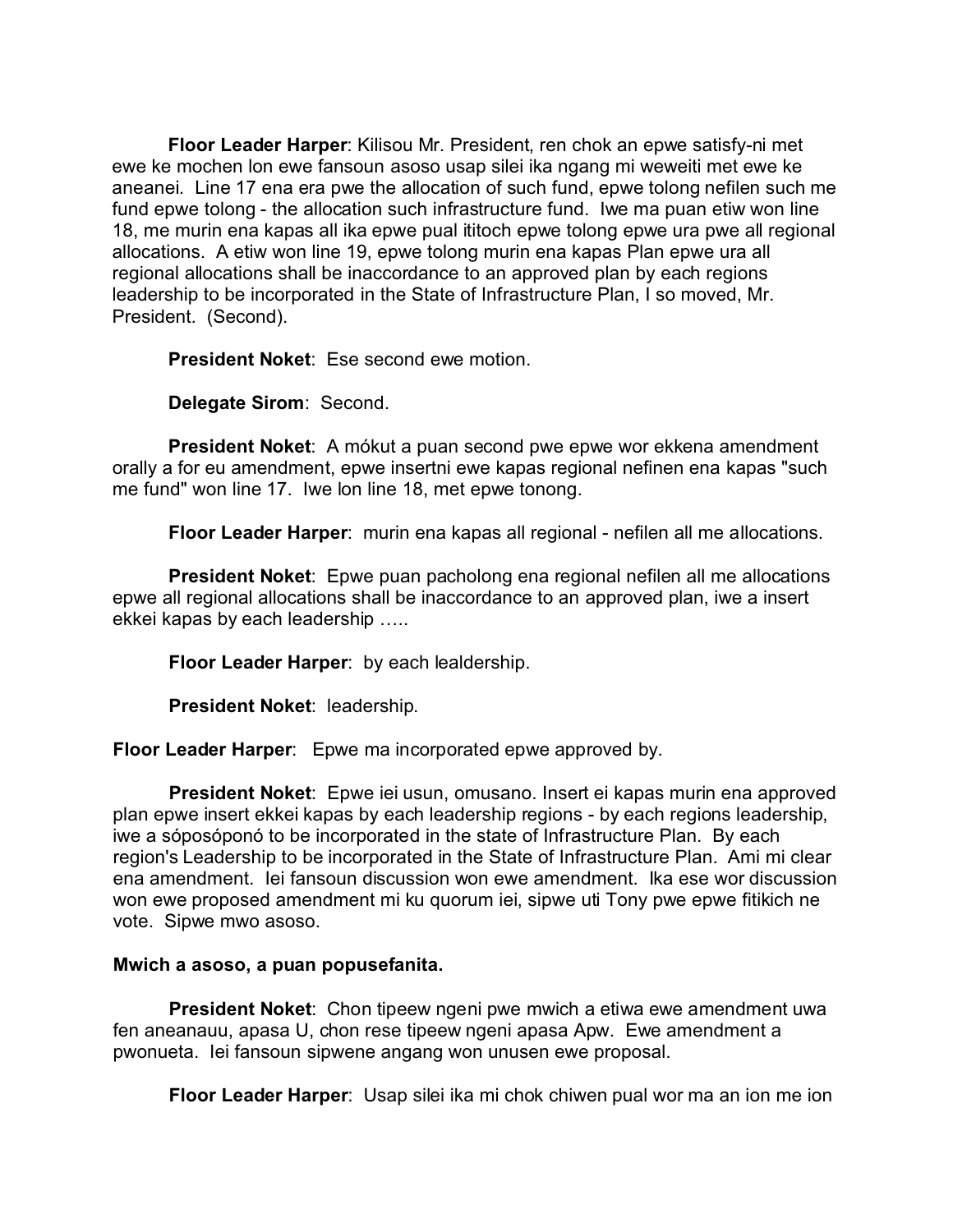ekesiwin, nge ika mi chiwen wor iwe ma mi och sipwe pual ma apasata. Nge ika pwe ese chiwen wor iwe ika esap wor tipengaw uwa fori motion pwe a koukutiw poraus won ena proposal as amended. (Second).

**Chairman Mori**: Otufichi osupwang, Mr. President.

**President Noket**: Met omw na osupwang?

**Chairman Mori**: Floor mi apasa non an we poraus nge ese mwo pause nefinan, ren ika mi wor an emon amendment ika use sinei ika mi puan tongeni pach en och poraus nge mi chok continue on tori an a motion-uni pwe a ukutiw.

**Floor Leader Harper**: I withdraw the motion.

**President Noket**: A withdraw ewe motion. Chairman Mori.

**Chairman Mori**: Kinisou Mr. President, ina ren ngang uwe kapas fan iten ena amendment nge ngang mi puan pacheta ika ren ekis memef. Ren in its entirety ren ewe 3-07; CD1, ai ekis chok weires ren an epwene fófóno ei division, presently ewe division by 70/30 done by statute. And that can be easily amended ika change from time to time. But when we stamped- inanong non nouch ei constitution with the approval by the people of course, iwe a fen wesewesen restrictly. I believe, with the amendment tonong non ei proposed amendment, iwe a fen fotano ei division for quite a long period until there is another convention, a minimum of 10 years. Epwap tongeni readdressed, ina chok ai na concern Mr. President, kinisou chapur.

President Noket: Chairman Stephen.

**Chairman Stephen**: Kinisou chapur Mr. President, ai nuku ngang mi share my concern - inan chok ena line of my concern an epwe locked down en division for long won ei inetin moni regional municipality, ese fen nikiti ngeni chok ena ma master plan an ei State of Chuuk.

**President Noket**: Sipwe mwo asoso ekis.

### **Mwich a asoso, a puan popusefanita.**

**President Noket**: Ifa ii Tony, mwich a soposopono, iei sipwene poraus won unusen ei proposal - Committee Proposal 3-07; CD1.

**Floor Leader Harper**: Mr. President.

**President Noket**: Floor Leader Harper.

**Floor Leader Harper**: Ai luku a ii wor weweoch satisfaction ren ei eu proposal as amended. Ina popun ika esap wor netipengaw uwa fori motion lon ei fansoun pwe a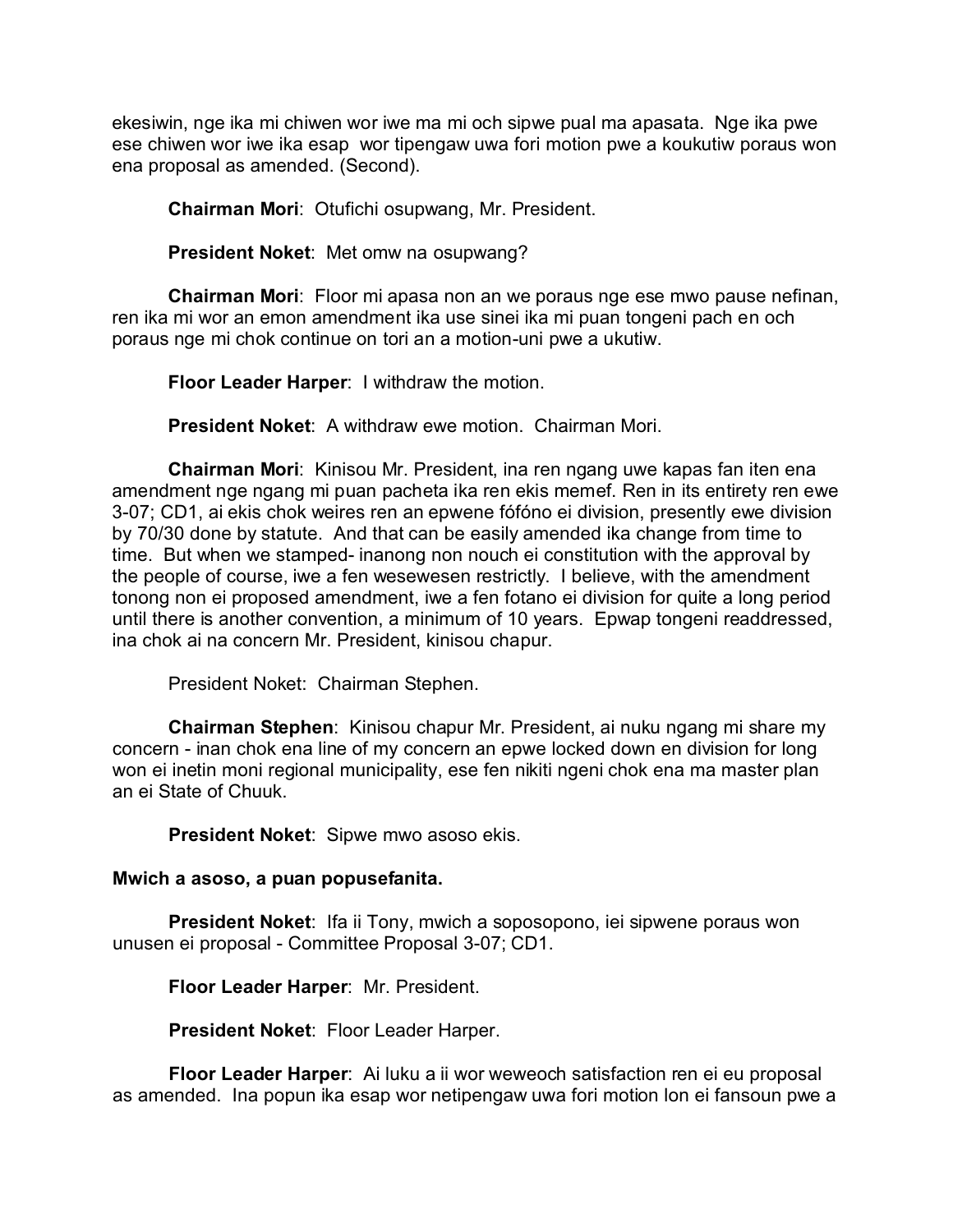ukutiw anini ika poraus won ei CP 3-07; CD1. (Second).

**President Noket**: A mókut a puan second pwe a ukutiw anini won unusen ei proposal, ika ese wor memef won sia - sipwene utut. Chon tipeew ngeni pwe a ukutiw anini won ei proposal apasa U, chon rese tipeew ngeni apasa Apw. Iei sipwene utut won unusen ei proposal fengen me metekewe mi pachonong pwe mi amended ngeni, chon tipeew ngeni pwe Mwich a pass-ni Committee Proposal No. 3-07; CD1 with the amendments, apasa U, chon rese tipeew repwe apasa Apw. A pass ewe Committee Proposal 3-07; CD1, lon ewin alea. Sipwe angang won committee Proposal No. 3-21; me mwen ach sipwe angangeno sipwe tungor ngeni Secretary epwe emwenikich ren ena proposal.

**Secretary**: Mr. President, Committee Proposal No. 3-21; itenapan a apasa pwe to amend Section 2, Article XIII of the Chuuk Constitution relating to the establishment mandate and recognition of Etten as one Municipality within the Southern Namoneas Region.

**President Noket**: Iei fansoun…..

**Floor Leader Harper**: Kose mochen sipwe mwo asoso, Mr. President.

### **Mwich a asoso, mwich a puan soposopono.**

**President Noket**: Mwich a poputa, Floor Leader Harper, kopwe fori motion ach sia etiwa ena motion.

**Floor Leader Harper**: Ewer kilisou Mr. President. Lon ei fansoun uwa fori motion pwe convention a pass-ni ei Proposal No. 3-21; lon Aewin Alea. (Second).

**President Noket**: A mókut a puan second pwe mwich a etiwa Committee Proposal No. 3-21; lon First Reading. Iei fansoun discussion won ena proposal.

**Delegate William, K.**: Ewer, kinisou chapur, ai nuku ese ii puan chiwen wor mettoch si nenengeni won en pwe mi unusen weweoch, a chok nonom rech ika sipwe poutau ika, uwa wanong non motion pwe a koukutiw anini won. (Second).

**President Noket**: A mókut a puan second pwe a koukutiw anini won ei -

**Floor Leader Harper**: Osupwang.

**President Noket**: Omusano met omw na osupwang, Floor Leader Harper.

**Floor Leader Harper**: Ita upwe mwo watta mefiei won ena proposal.

**President Noket**: Ei sea a mut ngonuk ren fan iten ese wor discussion won ena meen, uwa mut ngeni Floor epwe wauu mefian me mwen ach sipwe utut won.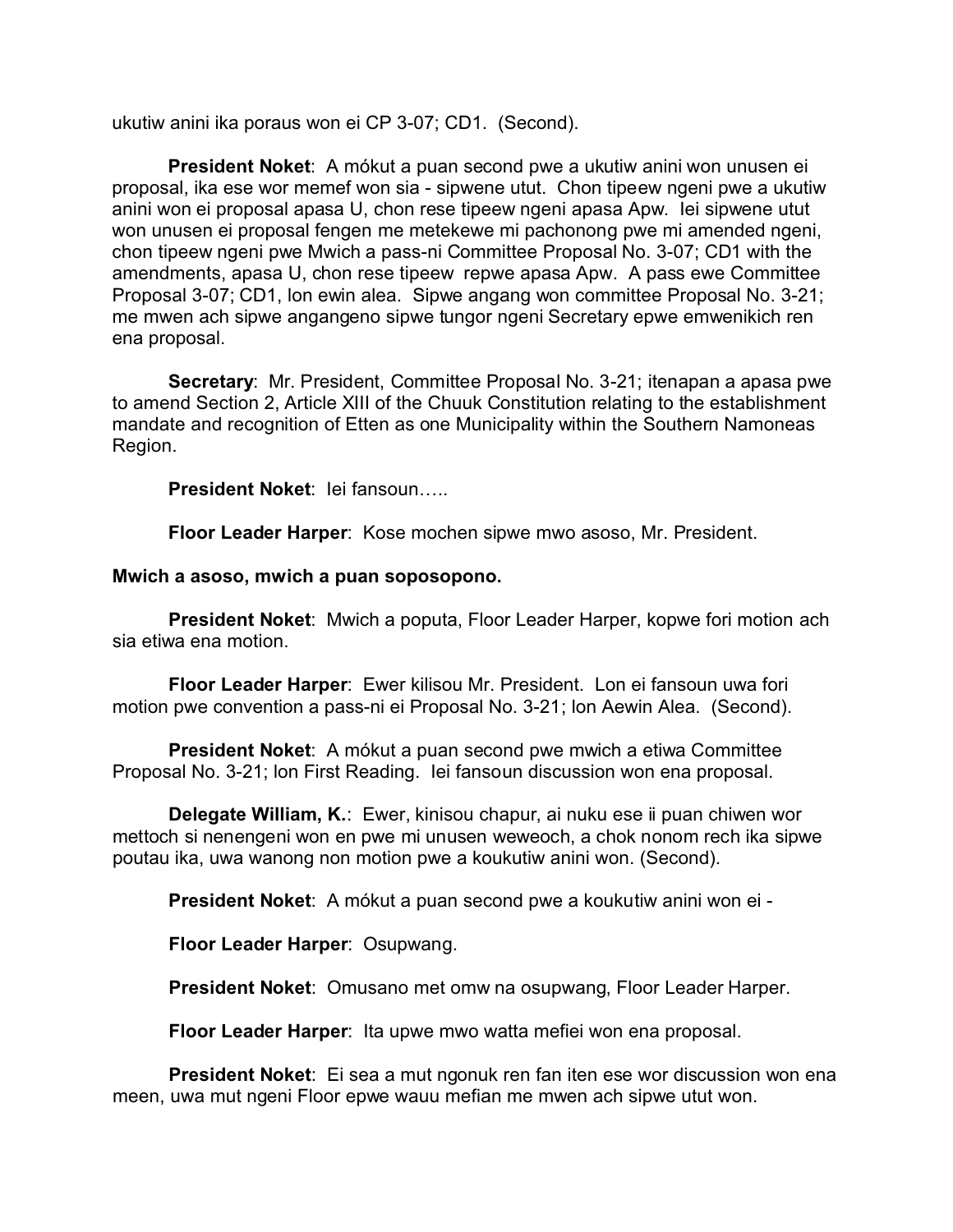**Floor Leader Harper**: Kilisou, upwe pwarata mefiei won ei CP ai use koon tipeew ngeni. Alongolong won ai use luku pwe mi pual pung pwe chon Lower Mortlocks, ika chon unusen Mochulok, nge fen puan akaewin chon fonuwei we Satowan. Mi puan wor ar pung pwe repwe puan vote an Etten epwe imulo ika esap imula. Iwe Oruan, uwa meen mefi weiresin ewe fonu ika ionap Tonoas, ika Tonoas proper, lon met nonomun ikenai. Pokiten lon ai uwa akauseling ngeni chommongun puan nouwisen Tonoas, pual aramasen Tonoas, iwe mi weires netiper ren met ei Etten a fori lon ei fansoun. Me ikeie a chemeto alon ewe emon singer itan Charlie Pride, e ura "I'm not strong enough to hold you, but too weak to let you go. Kilisou chapur Mr. President.

**President Noket**: Iwe - iwe ewe to strong to hold you too weak to let you go. Chairman Stephen.

**Chairman Stephen**: Kinisou chapur me mwen ach sipwene vote won ngang upwe chok kan puan wanong ii mefiei won ei proposal, puan fan ien ekkewe aramasen Etten, ai chok ii omusomus ngenir ika ese kan pass ar ei meen. Kinisou.

**President Noket**: Iwe mi wor ewe motion a fen second pwe a ukutiw anini won, iei sipwene otufichi ewe motion mi nomw won floor. Chon tipeew ngeni pwe a ukutiw anini won ei Proposal, apasa U, chon rese tipeew ngeni apasa Apw. A koukutiw anini. Iei sipwene utut won ei Committee Proposal 3-21; lon Ewin Alea. Chon tipeew ngeni pwe Mwich a etiwa ika pass-ni Committee Proposal 3-21; lon First Reading, apasa U, chon rese tipeew ngeni apasa Apw. A pass ewe Committee Proposal No. 3-21; non Ewin Alea. Iei sipwe - convention epwe angang won Committee Proposal 3-22;

**Secretary**: Mr. President, Committee Proposal No. 3-22; formarly known as Delegate Proposal No. 3-88; itenapan a apasa pwe amending Section 1, of Article XII, of the Chuuk State Consitution, relating to the General Election in the State of Chuuk.

**President Noket**: Floor Leader Harper.

**Floor Leader Harper**: Kilisou chapur Mr. President, uwa fori motion pwe Convention a puan pass-ni Committee Proposal No. 3-22; won Aewin Alea. (Second).

**President Noket**: Ese wor e second-ini ewe motion.

**Chairman Sirom**: Ewer, mi second.

**President Noket**: A m"okut a puan second pwe mwich a etiwa ika pass-ni 3-22; non Ewin Alea. Iei fansoun discussion.

**Floor Leader Harper**: Mr. President.

**President Noket**: Floor Leader Harper.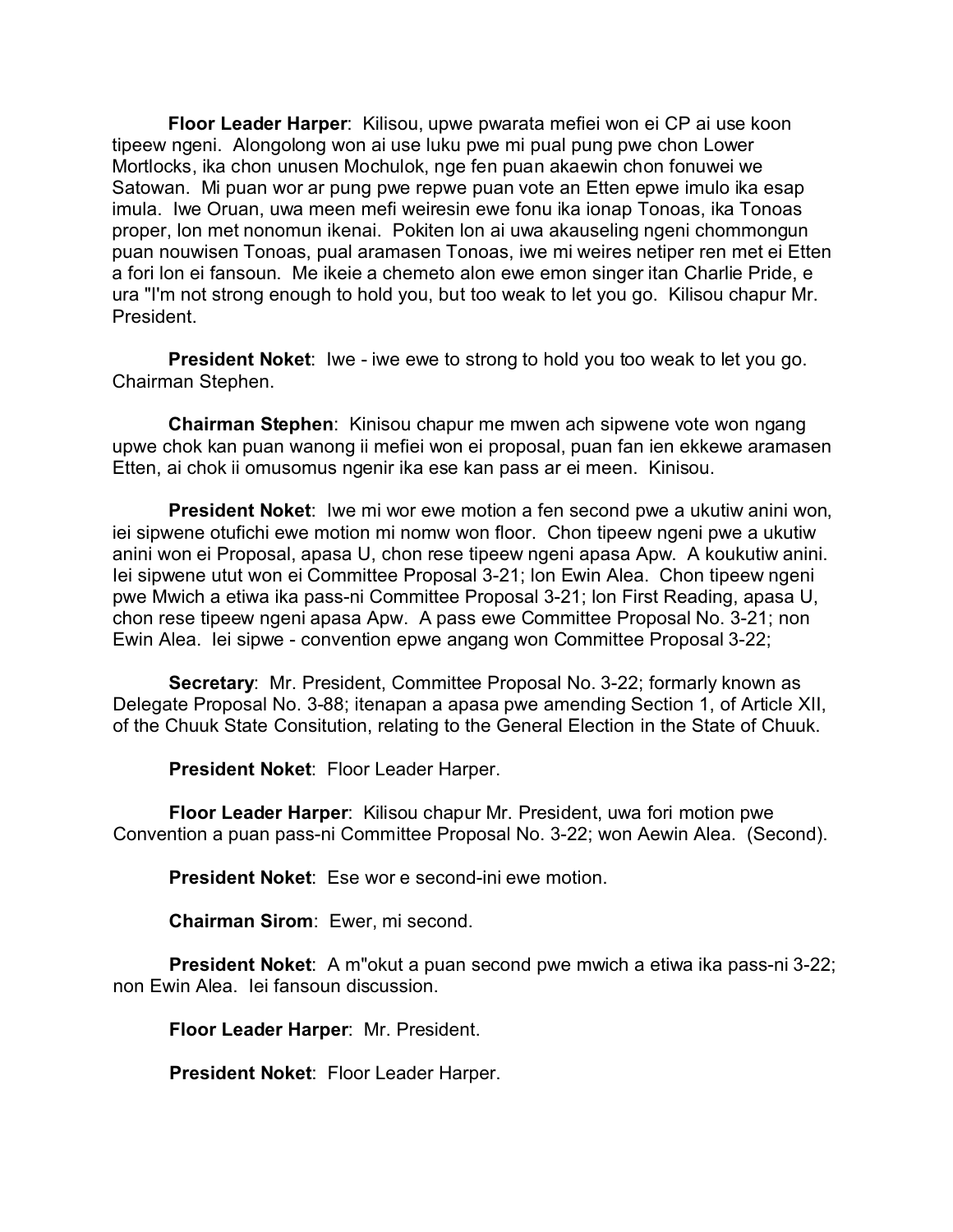**Floor Leader Harper**: Kilisou chapur Mr. President, ach kapasen omusomus ren ach porauspat, ngang (inaudible) Oruan ei fansoun utut epwele ekesiwin seni fan March ngeni July. Iwe uwa nenengeni nge ren ewe two year - two year me ewe 4 year uwa nengeni nge usun nge epwele ekis pual save monien utut an esap kon chiwen epinichin utut lon Chuuk. Ina aewin popun ai tipeew ngeni, Aruan ren ena maram March ngeni July, iwe uwa meen aput ei maram March, pwe iei ei maramen ewe fonu itan Moch. Iwe iamen sani an a mókut ngeni ei maram July pwe iei atun Summer, a lua won mataw, sia tongeni mokutukut fetan ren sai. Iwe esap wor feiengaw, esap wor ach soukosuk. Iwe amuchulon pokiten ei maram fan March iei ei puan maramen ututun Congress, nge uwa meen aput an a wenefengen ututun Congress me Legislature. Nge sia mochen epwe sangeer fesen pwe iokan re mochen repwe run Congress, repwe run Congress. Iokan repwe run lon an State Election, ra puan run lon an State Election. Nge esap apeti ekkewe mi nipwakoch ar mochen run ngeni ekkewe sakopaten wis lon Chuuk lon fansoun me fansoun. Kilisou chapur.

**President Noket**: Delegate William, Keiuo.

**Delegate William, K**.: Kinisou chapur Mr. President, ngang ita upwan chok wauu mefiei won ei meen mi wor ai ekesiwin nge ita upwe - upwap tungoronong ach sipwe ekesiwini. Akauchean ach sipwe ekesiwini ngeni ena July ngeni October, fan iten ei Fiscal Year ending. Uwa nom Legislature iei 4 year uwa kuna ifan osupwangen ekkei mettoch e fis ngeni Legislature puan. Iwe ita a meen ii menemenoch an epwe fakkun poputa tonong non ewin Fiscal Year, non ewe year epwe tonong. Iwe a soposopono an ma angang. E nganw en e tonong a nukeeu och noun emon, nge emon e tonong a ese chiwen wor wisan pwe a fen nukeeuu, unusan. Ina mi fis ngeni ekoch non Legislature fan iten ena wewe. Ina pwata e pochokun ai ita mochen epwe ena utut ii epwe fen noo ngeni nesopun ekkei Fiscal Year pwe epwe menemenoch emon an epwe utut a tonong, iwe a poputani eu FY tori inet an term me non ewe Legislature. Ina eu chok mefiei ai upwe tongeni wanong ai amendment.

**President Noket**: Sipwe mwo asoso.

# **Mwich a asoso, mwich a popusefanita.**

**President Noket**: Mwich a popusefanita. Tony, met mi nom nukun ika a noo? Mwich epwe soposopono ne discuss won Committee Proposal No. 3-22; Floor Leader Harper.

**Floor Leader Harper**: Ai luku ii ese ma chiwen wor memef seni monun ne mwich, ina mine uwa puan fori motion pwe a koukutiw poraus. (Second).

**President Noket**: A mókut a puan second pwe a kaukutiw anini won ei Proposal - Committee Proposal No. 3-22;

**Delegate William, K**.: Osupwang.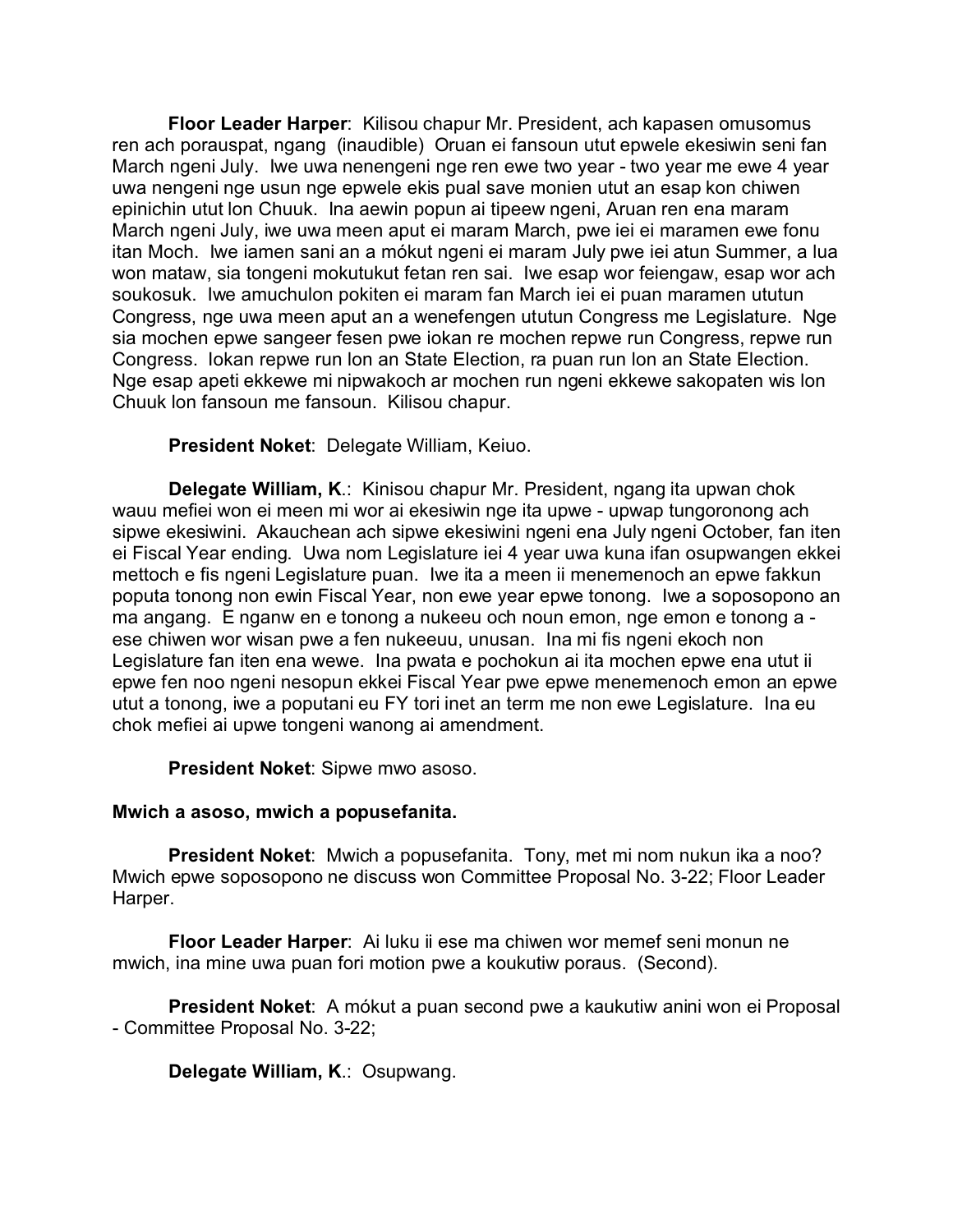**President Noket**: Met omw na osupwang.

**Delegate William, K.**: Ita upwe chok ii eisini atei ika pwe pungun pwe echok wanong ena July fan iten uputiwan.

**President Noket**: Sipwe ne sóposóponó a ukutiw anini. Sipwene utut won ewe motion pwe a ukutiw anini. Chon tipeew ngeni ewe motion apasa U, chon rese tipeew ngeni apasa Apw. a kaukutiw anini, iei sipwene utut won ei Committee Proposal 3-22; Chon tipeew ngeni pwe mwich a pass-ni Committee Proposal No. 3-22; non Ewin Anea, apasa U, chon rese tipeew ngeni apasa Apw. A carry ewe motion. Committee Proposal No. 3-22; a pass Ewin Anea. Mwich epwe angang won Committee Proposal No. 3-23; Secretary.

**Secretary**: Committee Proposal No. 3-23; originally Delegagte Proposal No. 3-87; itenapan Amending Section 2, of Article XIII, of the Chuuk State Constitution relating the inclusion of appropriate historical or traditional names for certain municipalities in the State of Chuuk within one month after ratification of the Amended Chuuk State Constitution.

**President Noket**: Sipwe mwo asoso.

## **Mwich a asoso, a puan poputa sefan.**

**President Noket**: Meni ena proposal, 23, metena e porausan.

**Floor Leader Harper**: Ewe epwe kapachelong iten ekkan municipal. Apw, ewe ma ii, nge ei e tungor mumutan ma. Eu me eu ekkena municipal mi ma wor ier traditional name epwe pacholong iter one month after a ratified ei Constitution.

**President Noket**: Nge meteekewe chok sia pass-ni?

**Floor Leader Harper**: Ekkewe iwe noun Weno ii ewe ma noun Piis-Paneuu, we ewe sie amend-ni iwe a tonong iten Weno we.

**President Noket**: Apw iwe sia - a wor iten historical names.

**Floor Leader Harper**: U, Weno iwe a tonong itan we. Nge ei e kapasen the rest, ekkewe nusun. Other ma mi wor iter ese pacholong. Murin eu maram eu me eu municipal a submit iter. Ina ma ika sipwe pass-ni nge ika sise pass-ni iwe ma ina. Pwe merei nge mi unfair an epwe wor iten ekkoch nge ekkoch esap wor iter. E fen ekis och ika ei Constitutional Convention epwe give that authority are permission an epwe pacheta iter. Mwen ekkewe rechok went a head pachepacheta iter kewe, ikenai it's a violation of the Constitution.

**President Noket**: Apwii ma historical ma ar traditional name ewe that's their proactive, eu me eu epwe respected tradition and custom.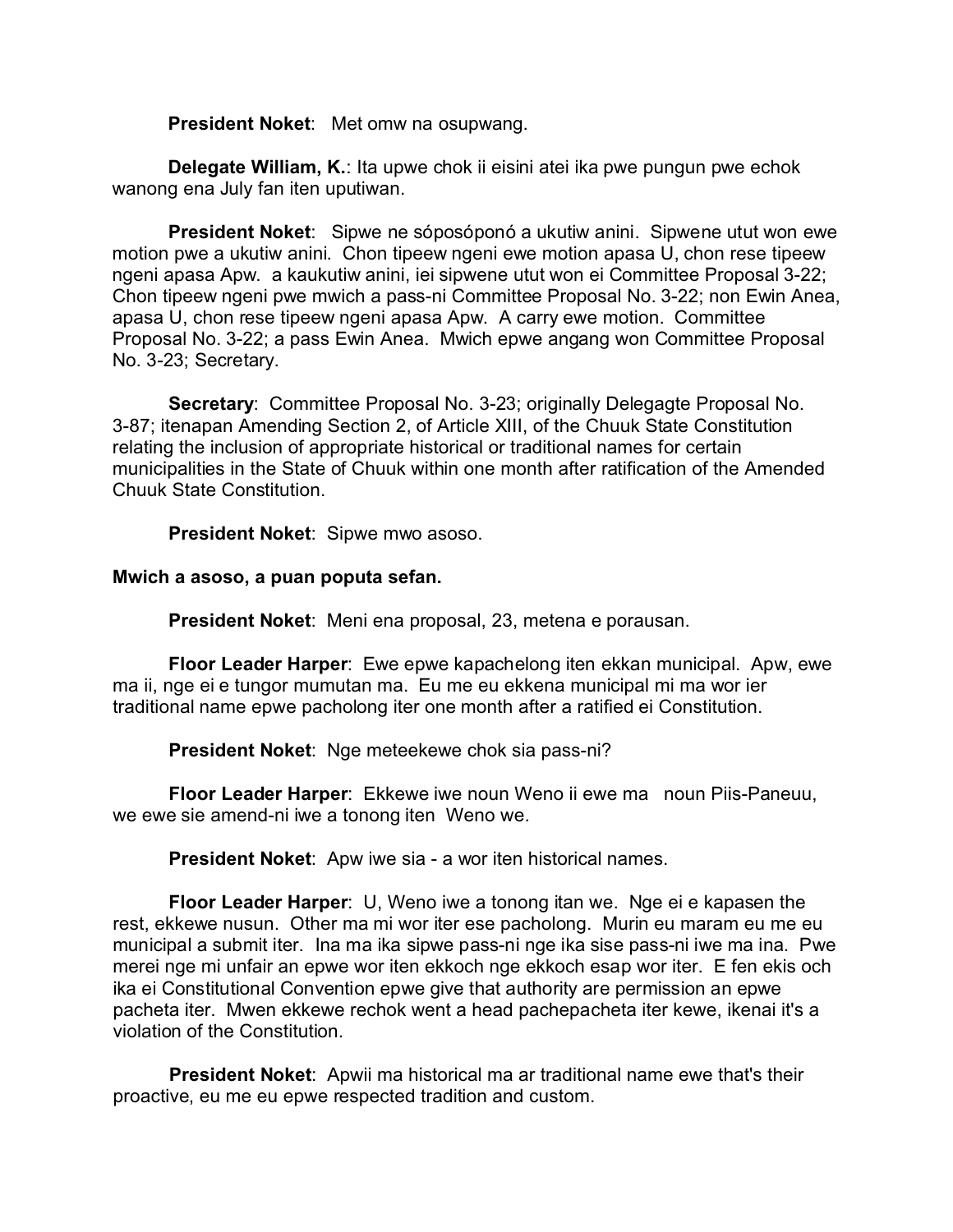**Floor Leader Harper**: Kilisou Mr. President, uwa fori motion pwe mwich a etiwa ei Committee Proposal No. 3-23; lon Ewin Alea. Second.

**President Noket**: A mókut a puan second pwe mwichenap a etiwa Committee Proposal No. 3-23; lon Ewin Alea. Discussion, Floor Leader Harper.

**Floor Leader Harper**: Kilisou Mr. Presdient, aewin umochen upwe tungor pwe sipwe siwili ena introducer seni Delegate Sirom, ngeni S. Harper. Pwe mi mwal, esap ii introducer won ewe original Delegate Proposal. Iwe aruan, upwe kan chok ma ii awora tungorun ika epwe kan wor letip mecheres ren ei proposal. Alongolong won ai maa nenengeni nge ekkei fitu municipalities a kan kapacheta puan iter, me lukun met ei Constitution mi fer afata pwe ina iter. Iwe uwa nenengeni nge eni epwe pual ma lapangaw me ekis nenengaw ngeni pual fonuem kan ekoch. Mi enletin puan wor ma iter me lon oreni me nonomur. Nge ese kan ma pual pacheta. Iwe ei Proposal echok ii ma kan mochen angei mumutan.

**President Noket**: Iei fansoun Mwich epwe angang won Committee Proposal No. 3-24. Sipwe tungor ngeni Secretary epwe - omusalo sipwe niwiniti 3-23. Sia tik ian won ei.

**Delegate William, K**.: Kinisou Mr. President, fan iten sia weweoch non ach we asoso, iei popun fan iten ena ngang uwa wanong non motion pwe a koukutiw poraus. (Second).

**President Noket**: A mókut a puan second pwe a koukutiw poraus won Committee Proposal No. 3-23; chon tipeew ngeni ewe motion apasa U, chon rese tipeew ngeni apasa Apw. A carry ewe motion pwe a koukutiw anini. Iwe iei sipwe ne utut won ei Committee Proposal No. 3-23; Chon tipeew ngeni pwe Mwich a etiwa Committee Proposal No. 3-23; apasa U, chon rese tipeew ngeni apasa Apw. A pass Committee Proposal No. 3-23; lon Ewin Alea. Sipwe angang won Committee proporal No. 3-24; Secretary.

**Secretary**: Mr. President, Committee Proposal No. 3-24; fan iten Delegate Proposal No. 3-89; itenapan a apasa pwe adding a new Section 3, to Article IX, of the Chuuk State Constitution relating to certain restrictions on employment in the Government of Chuuk State, and to renumber all subsequent section accordingly.

**Floor Leader Harper**: Mr. President.

**President Noket**: Floor Leader Harper.

**Floor Leader Harper**: Uwa fori motion pwe Convention a puan etiwa CP No. 3-24; won Ewin Alea. (Second).

**President Noket**: A mókut a puan second pwe mwich a etiwa Committee Proposal 3-24; discussion.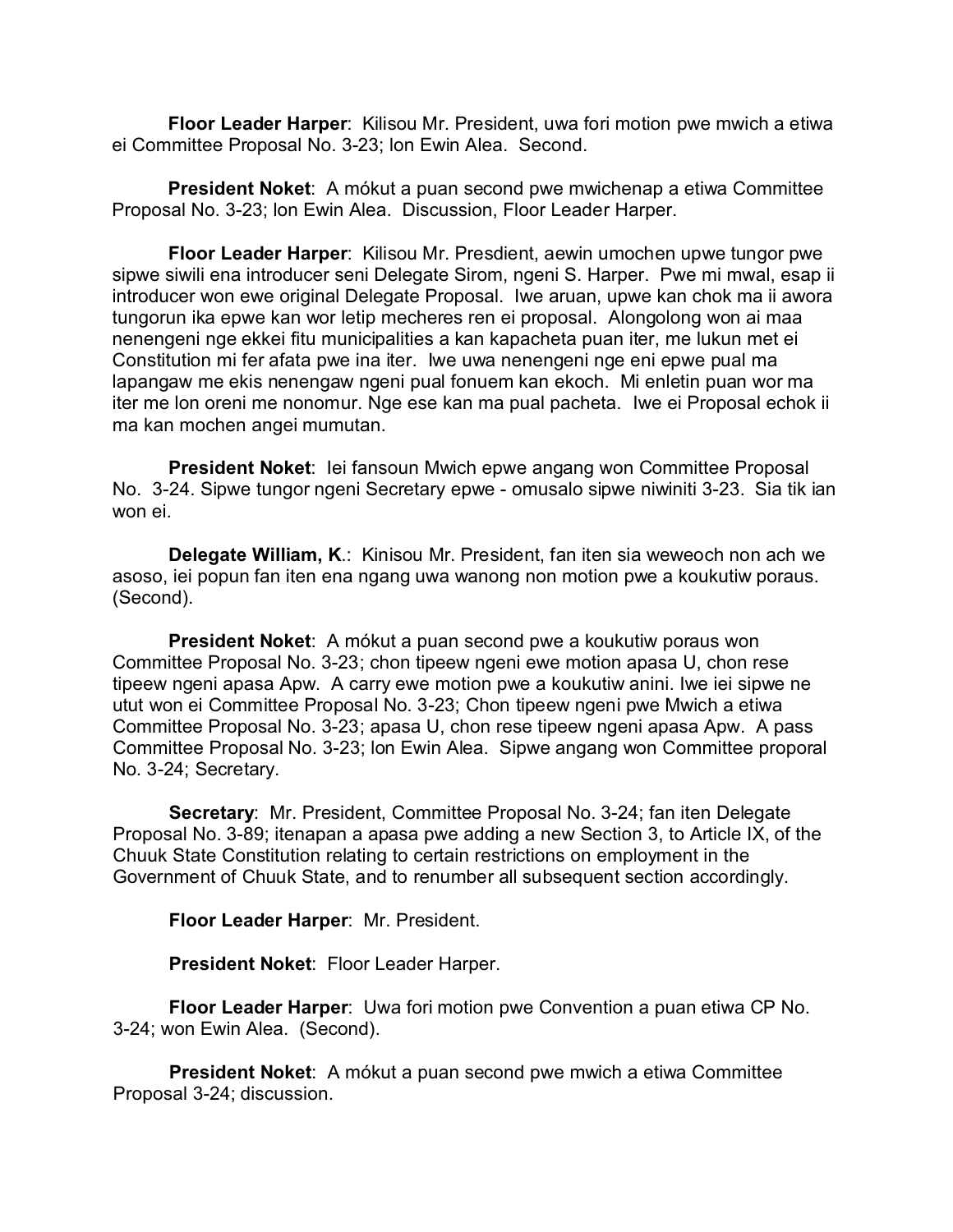**Floor Leader Harper**: Ua fori motion pwe ei Proposal No. 3-24; epwe mwo table lon ei fansoun. (Second).

**President Noket**: A mókut a puan second pwe ei Proposal epwe mwo table lon ei fansoun. Chon tipeew ngeni ei motion apasa U, chon rese tipeew ngeni apasa Apw. A carry ei motion, ei proposal epwe mwo table lon ei fansoun. Iei mwich epwe puan angang won Committee Proposal No. 3-25; Secretary.

**Secretary**: Mr. Presdient, Committee Proposal No. 3-25; fan iten Delegate Proposal No. 3-90; itenapan amending Section 2, of Article IX, of the Chuuk State Constitution relating to restrictions on holding of Public Offices or employment in the Government of Chuuk State by persons convicted of certain crimes.

**Floor Leader Harper**: Mr. President.

**President Noket**: Floor Leader Harper.

**Floor Leader Harper**: Uwa puan fori motion pwe Convention a etiwa Committee Proposal No. 3-25; won Ewin Alea. (Second).

**Presdient Noket**: A mókut a puan second pwe mwich a etiwa Committee Proposal No. 3-25; iei fansoun discussion won ena motion.

**Floor Leader Harper**: Delegate K. William.

**Delegate William, K**.: Kinisou chapur Mr. President, ai nuku ika sie nengeni non ena section non ena amendment a meen mecheres ach sipwe weweiti pwe eu chok och metoch ena echok tonong, mei unusen auchea ngeni unusekapen ena section. Iei popun uwa puan wanong non motion pwe a kaukutiw poraus won ena Proposal No. 3-25; (Second).

**Chairman Stephen**: Otufichi Osupwang.

**Persident Noket**: Met omw na osupwang, Chairman Stephen.

**Chairman Stephen**: Omusano monun nemwich a meen auchea enan proposed amendment ach sipwe nepouni fengenii. Pun ena Section iwe e no ngeni public service individual civil workers me metekan. Ina chok ai na concern ren en re prohibit-ni - ren en disqualification on felony, re emphasize-ni felony.

**President Noket**: Pulic Office, ir puan Senators.

**Chairman Stephen**: Ewer, nge ien mi puan era employment - any regular employment wewen ma a puan ma subject to ena disqualification.

**Delegate William, K**: Ewer, kinisou chapur, ai nuku a meen auchea an epwe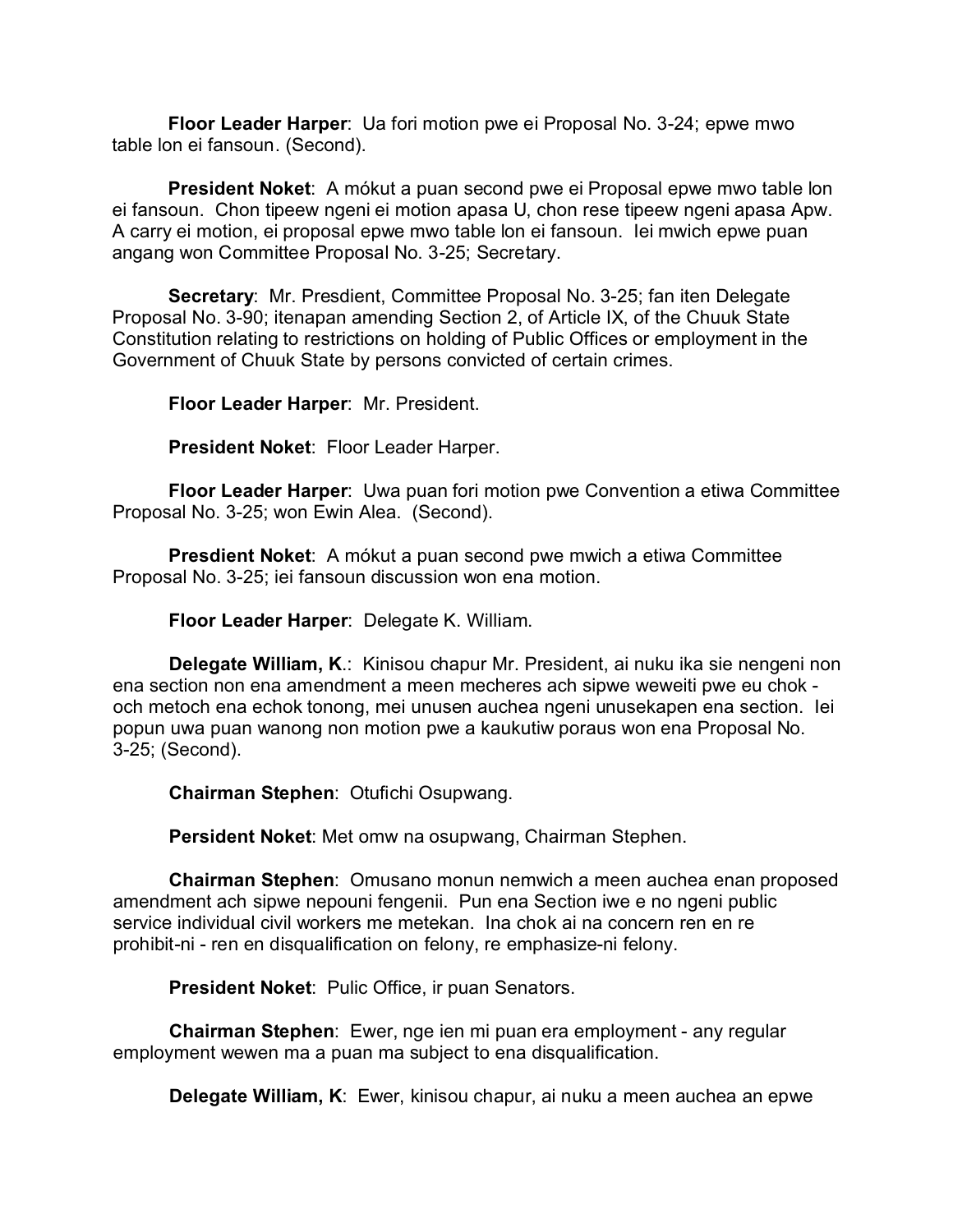fen tonong ei felony ngeni all reqular employement. Ita ururun pwe all employment must be screen ar repwe become employee of the Chuuk State. Ika mi wor ar record ika ir mi committed ekkei sakkun crimes. Iwe iei popun uwa meen ngang sani an ei tonong ei. Pwe ika ngang mi foforungaw usap fakkun angang ngeni State. Upwe ma no kutfetan ai private. Ina chok ai ekis aninis.

**President Noket**: Chairman Stephen.

**Chairman Stephen**: Ewer, kinisou nge ika emon a convicted by a tribunal. Iwe eu condition pwe epwe pay back certain restitution. Iwe ma met by ways of employment, iwe wewen nge ena aramas epwe prohibited from seeking employment in the Government an epwe pay back restitution. Ifan wewen ena, epwe ne noo chok ngeni private employment.

**President Noket**: Usun ma met mi nom non ei. Ese chiwen tongeni an epwe angang. Sipwe mwo ekis asoso.

### **Mwich a asoso, mwicha a poputa**.

**President Noket**: Soposopono. Floor metewe ke poraus won.

**Floor Leader Harper**: Kilisou chapur Mr. President, metewe ita uchok ii era uchok mochen afata ita ekiekin metei proposal e mochen. Pwe e mochen forata eu Commission epwe tutumunu me mamasa mokutukutun ach ei Police Department lon fansoun me fansoun ren ar angang. Fansoun mi mwal, mi pung, mi och, ika metekan meinisin. Usun nge ma iir, ei Commission epwe police-ni police, usun met police re fori ngeni public. Kilisou.

**President Noket**: Ese wor an emon poraus wonei - ika ese wor Chairman Stephen.

**Chairman Stephen**: Omusalo Floor, uchok mochen ii faat ren ai we good colleague ika mei puan ma sinei en internal affairs mi wor non Public Safety. Ika ese chiwen service, ese chiwen function, iwe the Legislature epwe ma nengeniochu ena. Mi wor ena unit lon Public Safety pwe - Muun ita epwe ma independent ena Internal Affairs Unit repwe wisen prosecute misconduct me lon ewe department. Ina chok ai na uchok mochen puan wata. Ika pwe ese inline ngeni an en, iwe nge u mochen epwe fen consolidate an epwe enforce-ni meten e ura. Ngang mi puan support-ni en concern an Floor. Kinisou.

# **Chairman Mori**: Mr. Presdient.

**President Noket**: Kinisou ese wor nei copyn nan proposal, nge eu chok ai kapas eis ika in creation of this commission, fen puan creat additional cost, epwe ifan usun nonomun ena commission. Usun met kich mi kapas seni nepoputan pwe sipwe try to cut cost. Nge epwe ne ifan usun ika eu commission epwe chok kefin seni ach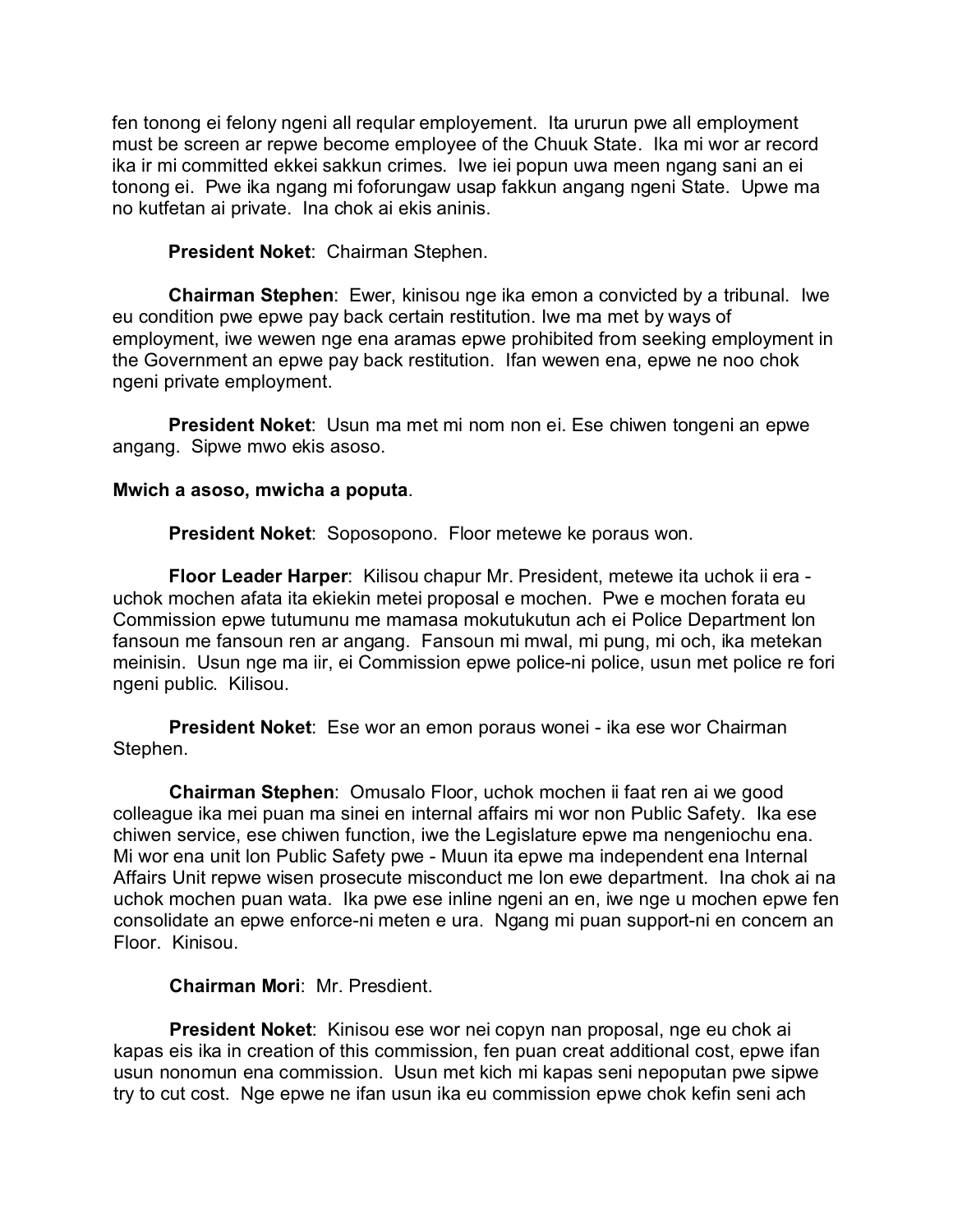kewe department ren ar repwe monitor-uni this cruality ika prutality efficiency ika epwe puan fen - ena Commission epwe puan wor budget-in meren ach we Legislature, ren an epwe tongeni do its monitor.

**Floor Leader Harper**: Mr. President.

**President Noket**: Floor Leader Harper.

**Floor Leader Harper**: Kilisou Mr. President, eni epwe ii pung metewe Chairman Mori e poraus won. Ai luku ii metoch meinisin epwe for lon ach ei State Government epwe chok tongeni eager cost. Nge ai luku met auchean metoch sipwe nenengeni sipwe ápena ika achou the way the - met auchean angang. Ika pwe epwe eager cost creation of this Police Commission, nge sie nengeni pwe epwe fen amurinolo nónómun aramas. Usun met a turunufas lon ei fansoun pokiten ekkewe aramas úrúrun pwe wiser ar repwe kuta kinamwe me tumunun aramas ikenai. Ir ei ra fen forata osukosuken me osupwangen aramas. Iwe ai luku ese wor ngawen an ei Government epwe spend money fan itan. Ese wor lomotan ach sipwe save cost, nge corruption are sakkopaten criminal activity a fen increase lon ach ei State Government. Ina popun merei, ewer mi pung sipwe concern ren expenses are cost are metekenan, nge sipwe puan nenengeni nonomochun nouch aramas lon fansoun me fansoun. Kilisou chapur.

# **President Noket**: Delegate Julio.

**Delegatge Raymond**: Kilisou Mr. President, upwe apasa ai question ren met Proposal 3-26; en Police Commission, epwe ifan lapanapan, epwe set up outside. Ika pwe outside, iwe usun mi fen wor an Vice President ewe code of ethics. Uchok puan meen pwe I come in, in the middle of everything. Ika pwe epwe - eni epwe fetan me lukun, then I think this is - ika pwe sipwe fiti an Delegate Aten we.

**Floor Leader Harper**: Mr. President.

**President Noket**: Floor Leader Harper.

**Floor Leader Harper**: Use silei are ifan - Honorable Raymond epwal response ngeni metewe an concern. Nge ai weweiti pwe ei metoch epwe chok specifically for Police Department. Nge ewe code of ethics ika usap mwal emi ropolapei unusen mokutun ach ei State Government ren nouwis ika mokutun ach ei State Government. Iwe use silei ika epwe eu duplication of effort ika metekan, nge ai nenengeni ika pwe ei eu Commission epwe specifically address osukosuken ach na Commission. Iwe ai luku epwe pual resolve problem mi address ngeni ach we Public Safety. Nge ika pwe sipwe pual walong chok monun ewe Code of Ethics. Iwe uwe nengeni nge ekon pual to brought an ewe angang ika metekan. Iwe napengeni mwo metekewe uwa aleani lon ewe code of ethics, iwe usun mi fen specific me epek, puan generalize me epek. Nge ese kon fit ngeni ekkoch met ururun sipwe address ngeni ren pekin Police.

**President Noket**: Sipwe mwo ekis - Delegate Tuter.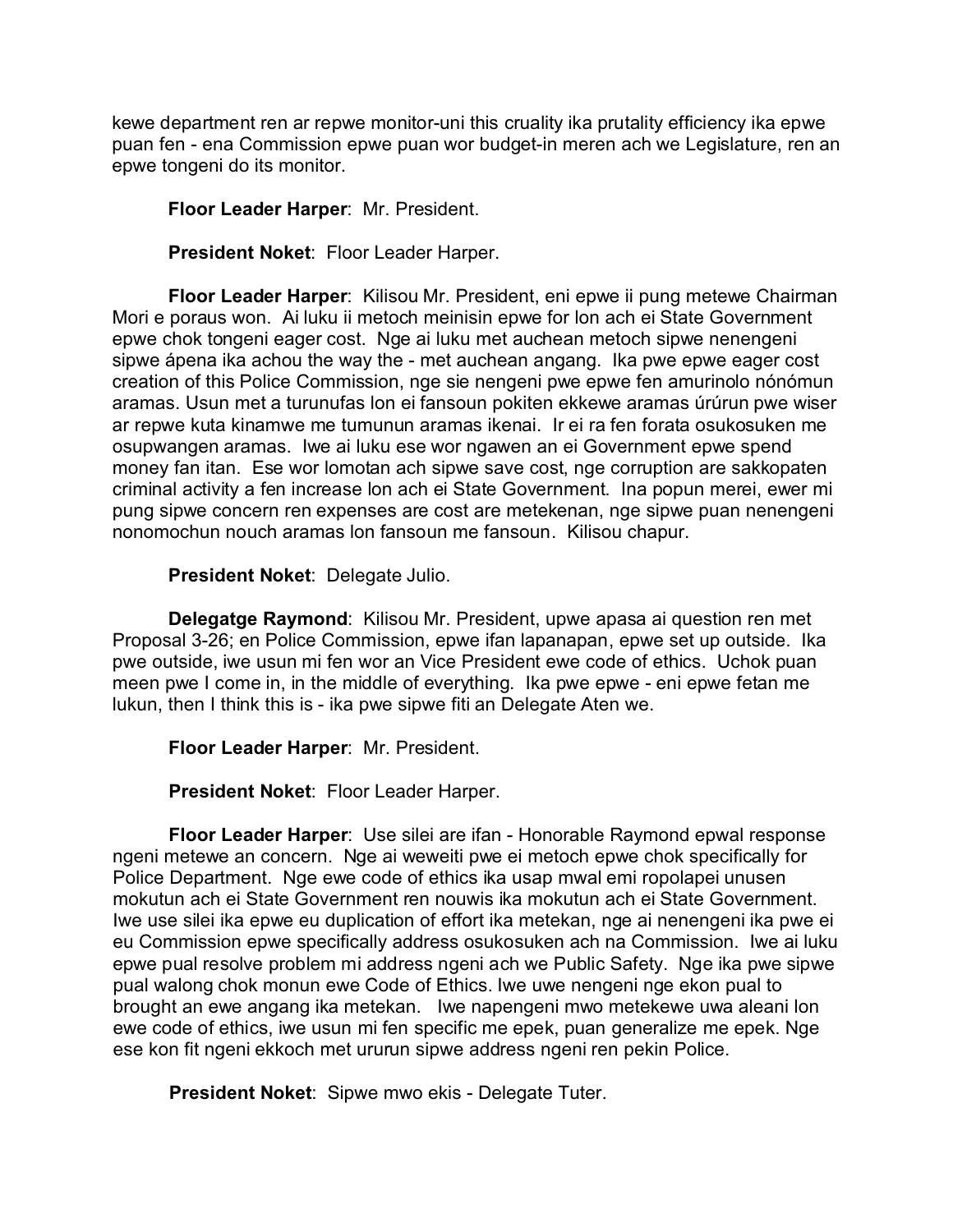**Delagate Sirom**: Kilisou chapur Mr. President. Upwe puan wata mefiei won ei proposal. Mefiei epwe related ngeni met ai we colleague Stephen, a poraus won memwan. Ewer, mi pung use silei ika sipwe aware, mi wor eu Internal Affairs, eu unit mi pusin nom lon ach we Station. Wisan ei unit rekan wisen investigate-ni misconduct ren police. Iwe I think, ei ika epwe puan kawor ena Commission is just a duplication of duty. Upon - above - won ena sia fen - mi wor ekkewe Commission mi foforita me mwan. Iwe sia fen ataeno pwe siura efen puan chok incur-ni ach ei government ren pekin moni. Kilisou chapur.

**President Noket**: Floor Leader Harper.

**Floor Leader Harper**: Kinisou Mr. President, amusalo sap ii ren ach sipwe debate-ni met emon me emon ra pwarata mefier ren. Nge ren ewe internal metewe force ika committee, ika whatever me lon ach ei Public Safety. Ai luku kich meinisin kich mi aware ren ena metoch. Iwe ai luku fen creation of this particular Commission as intented, efen feito seni ach experience-ni met angangen ewe Committee non ach na Public Safety. A chommong crime, an police officer, ita ururn ena Internal Committee are metena ekan wisen investigate-ni rese tongeni fori wiser. Pun repwe ifan usun chon eu family repwe kuu fengeni pecher, pour, meser, mi weires. Iwe ina popun metei sie forata pwe epwe - ei Commission epwe nengeni met an araams complaint. Iwe ir repwe tonongei lon ewe Public Safety, nge kich mi luku pwe epwe wenechar angang pwe resap - esap ir part of that family. Nge an emon chon eu family epwe aturu chon eu family, ewer mi pung pwe lon ewe fansoun epwe osukosuk epwe wor ena mochen fori metekan. Nge eu ran me ruu ran iwe ra puan omusomus fengen, ra chaa fengen iwe likitalo osupwangen ekkewe aramas nge ra pusin kuta fengeni manawer. Iwe ina popun merei mi auchea ei Commission pwe ei Commission epwe fer puan mwo nge investigate-ni ena Internal Committee me lon ena Public Safety. Kilisou chapur.

**Chairman Mori**: Kinisou inan Floor Leader Harper, a wauu ekkewe memef ngang mi fiti won. Ngang uchok mochen afata me - nepoputan ewe ren structure-un ewe Commission ren am oupwe sinei cost epwe associate ngeni. Pun upon creation of any Commission ika ew Ad Hock Committee, ika met committees epwe created, it can be created without cost. Ewe kapas eis ngang uwe wauu me mwan fan iten chok structure of ewe committee. Ren ai upwe pwarata tipei iwe Floor Leader Harper, a fen wauu. Pun mi pung epwe wor eu monitoring body an epwe monitor-uni ewe ia, tori pusin ewe unusen an ewe force angang. Mi pung ai luku fan chommong ewe force epwe over step-ni ar authority. Nge there should be a body epwe overlook-ni. Of course the Legislature is there, nge ren immediate monitoring ei commission epwe meen coming handy and epwe tongeni task an epwe address specific inflictions ewe Department ika ekkewe individual police officers repwe perform against aramas. Ina ren ai luku, ach support ren ei commission, kich mi support-uni tori an epwe wor eu anapanapan at least mi pung ren ach sipwe pounei ren ach sipwe allow-ni cost. Nge ita uchok aneanei pwe ita ewe structure in a way ren an esap kon puan nien watte additional cost ngeni ach ei government. Kinisou Mr. President.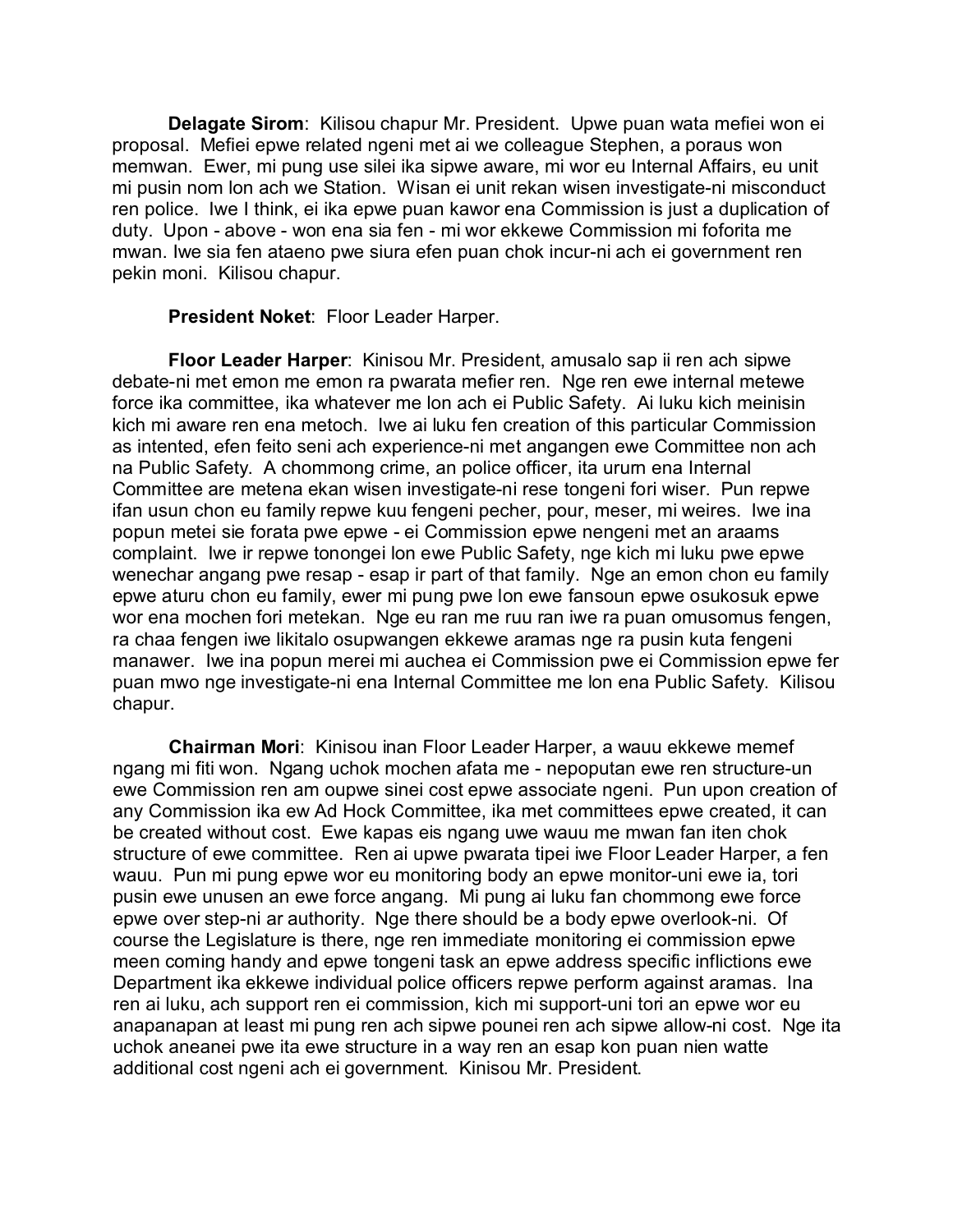**President Noket**: Chairman Nifon.

**Chairman Nifon**: Kinisou Mr. President, ngang upwe chok puan wattá mefiei won ei proposal pwe uwa meen aneanei pwe amo ita epwe ketiw ei metoch me non ach ei Convention. Ei ekiek an epwe foruta ei Police Commission, ai nuku e pochokuneta ekieki ngeni ewe introducer fan asengesin met sia fen sinei porausan ngeni ach ei State, eu watten feiengaw mi kuu ach ei State fan asengesin angangangawen ach we Public Safety. Iwe ei napanapen efeiengawa chon arrest ika chon kanapus mi chok ii fifisito me non ekkewe ier. Nge ese wor ion epwe kapas won ina pwata mi chok fefeito tori very recently a fis eu a watte seni ekkewe mi fis akom mwan. Mi afeiengawa ach ei State ren financial, ina popun ngang uwa men aneanei pwe amwo ita ach ei Convention epwe etiwa ei proposal, metekenan . Minen nepekin me nepekin me metekan sipwap ngeni ewe Legislature epwe fori. Kinisou Mr. President.

**Delegate Mr. William**: Mr. President.

**President Noket**: Ewer, kinisou chapur. Fan iten a ii naf ach uruwoni ei Commission a meen auchea ngeni ach ei State, iei popun uwa wanong non motion pwe a koukutiw akurang won. (Second).

**President Noket**: A mókut a puan second pwe a koukutiw anini won ei proposal, chon tipeew ngeni pwe a koukutiw anini apasa U, chon rese tipeew ngeni apasa Apw. A koukutiw anini won ei Proposal. Iei fansoun sipwe ne utut won ei Proposal. Chon tipeew ngeni pwe mwich a passni Committee Proposal No. 3-26; lon Aewin Anea, apasa U, chon rese tipeew ngeni apasa Apw. A pass Committee Proposal No. 3-26; lon Aewin Anea. Mwich epwe angang won Committee Proposal 3-27, Delegate William.

**Delegagte William**: Fan iten ena Committee Proposal mi chiwen ewitiwit an epwe print out, pwe ina ewe ngang uwe withdraw-ni, iwe uwa tungor pwe epwe ne mwo nom won chepen ngeni nesor, pwe ese tawe copyn ena proposal.

**President Noket**: Ouse mochen sipwe mwo asoso.

### **Mwich a asoso, mwich a puan niwinsefan.**

**President Noket**: Mwich a poputa sefan. A mokut a puan second pwe ena Committee Proposal No. 3-27; epwe ne mwo witiwit ngeni nesor. Chon tipeew ngeni apasa U, chon rese tipeew ngeni apasa Apw. Iwe iei a muchuno ach Order of Business won ewe First Reading. Iei sipwene etiw won nouch na Order of Business, ena Introductino and Refferral of Delegate Proposals and Resolutions. Ina oupwe nengeni noumi na referral sheet No. 3-21; ina a fen wes. Iei fansoun ika mi wor Miscellaneous Business.

# **MISCELLANEOUS BUSINESS**

**Floor Leader Harper**: Mr. President uwa fori motion pwe Delegate Proposal No.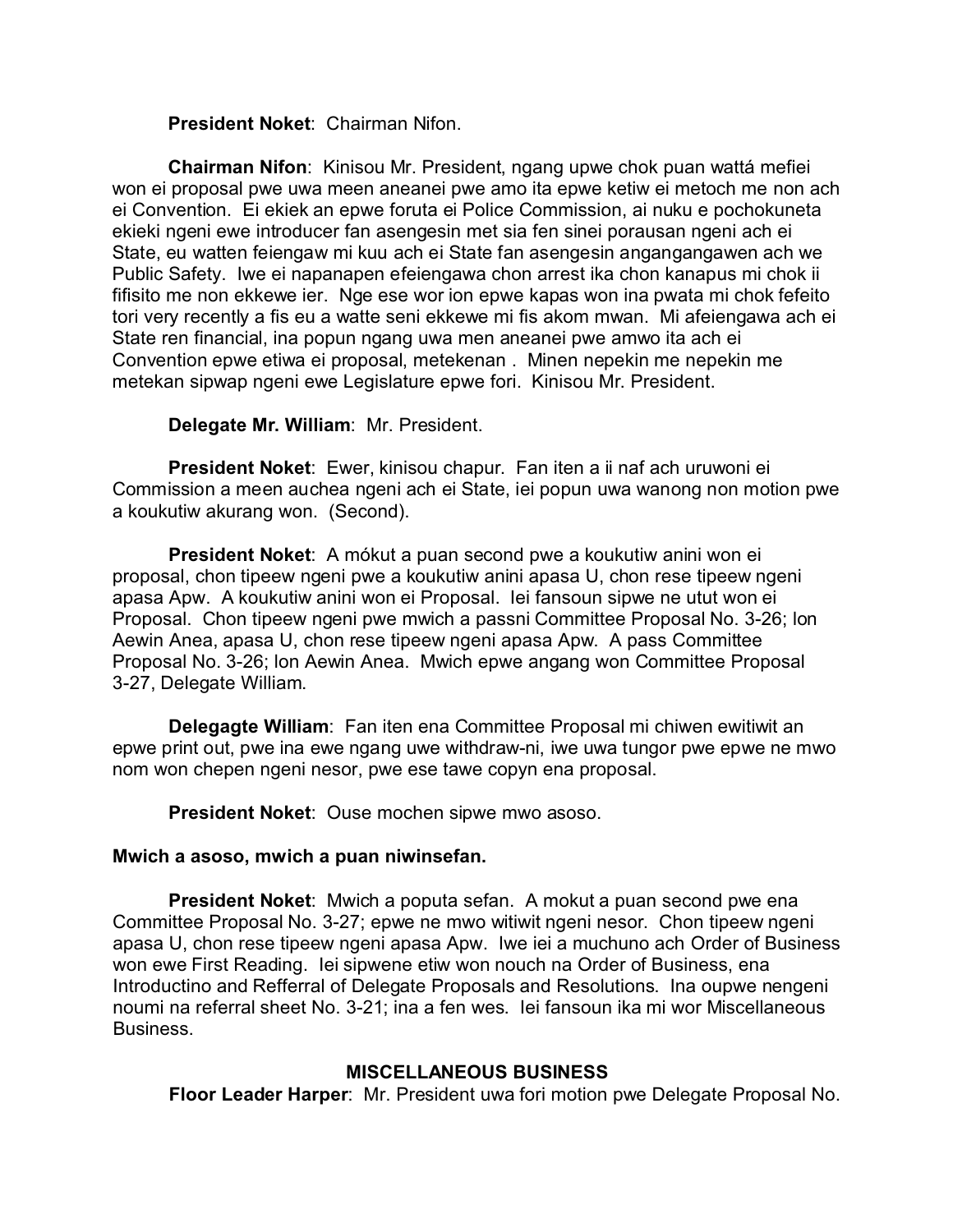Omusalo kose mochen sipwe mwo asoso.

#### **Mwich a asoso, mwicha a puan popusefanita.**

**President Noket**: Mwich a popusefanita, Floor Leader Harper.

**Floor Leader Harper**: Kilisou chapur Mr. President, uwa fori motion lon ei fansoun pwe ewe rule ika - mi require-ni ifan tamen eu proposal epwe nonom lon ach kewe committee, epwe mwo - me mwen an epwe tongeni withdraw epwe mwo puan suspended lon ei fansoun. (Second).

**President Noket**: A mókut a puan second pwe ewe rule e require-ni ren tamen fansoun an echo proposal epwe nonom non ekkewe Committee epwe mwo suspended. Chon tipeew ngeni apasa U, chon rese tipeew ngeni apasa Apw. A carry ewe motion.

**Floor Leader Harper**: Uwa fori motion pwe Delegate Proposal No. 3-92; epwe withdraw seni Committee. (Second).

**President Noket**: A mókut a puan second pwe Delegate Proposal No. 3-92; epwe withdraw seni Committee, chon tipeew ngeni ewe motion apasa U, chon rese tipeew ngeni apasa Apw. A carry ewe motion. Floor Leader Harper.

**Floor Leader Harper**: Ua fori motion pwe ena Delegate Proposal No. 3-92; ai luku epwe assign Committee Proposal Nampa nge epwe place won agenda nesor. (Second).

**President Noket**: A mókut a puan second pwe ena Committee Proposal No. 3-92; epwe place won order of business ren nesor. Chon tipeew ngeni apasa U, chon rese tipeew apasa Apw. A place ewe Delegate Proposal No. 3-92; won calendar nesor epwe winiti Committee Proposal epwe assign nampa. Floor Leader Harper.

**Floor Leader Harper**: Kilisou Mr. President, ngang uwa chok mochen apasa ukukul ai letipengaw ngeni an nouch kei staff angang. A men fakkun disorganize ach angang seni lepoputan tori ikenai. Akaewin usun met a fis ikenai pwe a meen fakkun osukosuk. Napalon ren en Mr. President, ika kose mochen kopwe ekis inemouchei nouch kei staff repwe fori ochu ar angang wiser ngeni ei convention pwe ach angang epwe pual menemenoch. Epwe tongeni fisioch fan iten wisach ika pual fan iten nouch aramas. Iwe nesopolon ita pwe ua alean pwe kich meinisin sipwe achocho ngeni ewe dinner reception seni Honorable Mori. Iwe ai luku ach nóó fiti mi fer watto chommong mettoch ika tufich ngenikich ren pochokulen inis, ren puan ekis savein móón enemi. Iwe sisap fen puan poraus ren ekis pual save ren family. Pwe ousap pual chiwen kamo seni me mongo. Kilisou chapur.

**President Noket**: Ika ese chiwen wor sipwene sar. Chon tipeew ngeni pwe mwich epwe ne mwo asósóno tori kunok 2:00 murin neanowas nesor. Chon tipeew ngeni apasa U, chon rese tipeew ngeni apasa Apw. Mwich a sar epwap poputa kunok